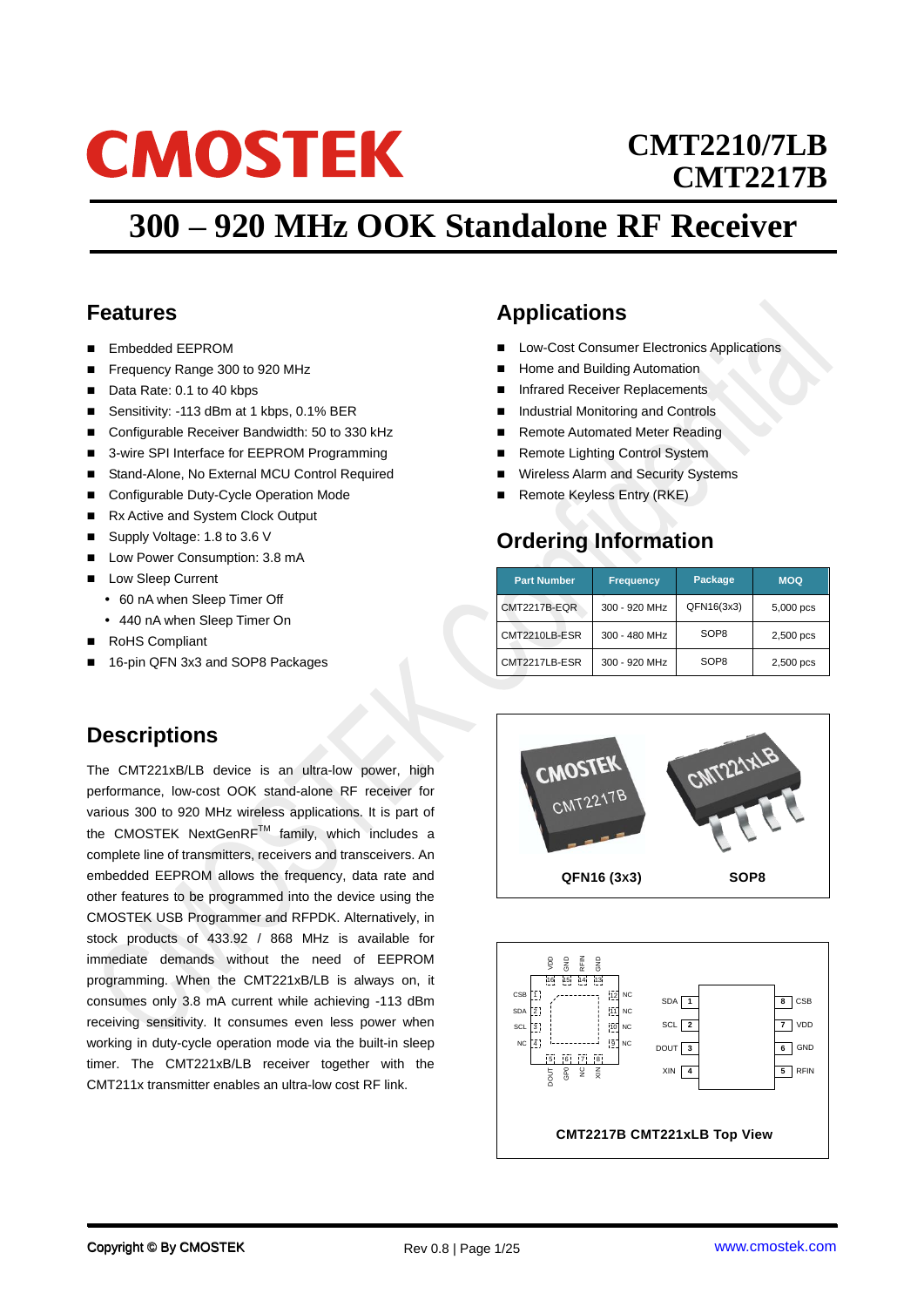# **Abbreviations**

Abbreviations used in this data sheet are described below

| <b>AGC</b>      | Automatic Gain Control                       | <b>PC</b>        | <b>Personal Computer</b>                   |
|-----------------|----------------------------------------------|------------------|--------------------------------------------|
| AN              | <b>Application Notes</b>                     | <b>PCB</b>       | <b>Printed Circuit Board</b>               |
| <b>BER</b>      | <b>Bit Error Rate</b>                        | <b>PLL</b>       | Phase Lock Loop                            |
| <b>BOM</b>      | <b>Bill of Materials</b>                     | PN <sub>9</sub>  | Pseudorandom Noise 9                       |
| <b>BSC</b>      | <b>Basic Spacing between Centers</b>         | <b>POR</b>       | Power On Reset                             |
| <b>BW</b>       | <b>Bandwidth</b>                             | <b>PUP</b>       | Power Up                                   |
| <b>DC</b>       | <b>Direct Current</b>                        | <b>QFN</b>       | Quad Flat No-lead                          |
| <b>EEPROM</b>   | Electrically Erasable Programmable Read-Only | <b>RF</b>        | Radio Frequency                            |
|                 | Memory                                       | <b>RFPDK</b>     | RF Products Development Kit                |
| <b>ESD</b>      | Electro-Static Discharge                     | <b>RoHS</b>      | <b>Restriction of Hazardous Substances</b> |
| <b>ESR</b>      | <b>Equivalent Series Resistance</b>          | <b>RSSI</b>      | Received Signal Strength Indicator         |
| Ext             | Extended                                     | <b>Rx</b>        | Receiving, Receiver                        |
| IF              | Intermediate Frequency                       | <b>SAR</b>       | Successive Approximation Register          |
| <b>LNA</b>      | Low Noise Amplifier                          | <b>SOP</b>       | Small Outline Package                      |
| LO              | Local Oscillator                             | <b>SPI</b>       | Serial Port Interface                      |
| <b>LPOSC</b>    | Low Power Oscillator                         | <b>TH</b>        | Threshold                                  |
| <b>Max</b>      | Maximum                                      | Tx               | Transmission, Transmitter                  |
| <b>MCU</b>      | Microcontroller Unit                         | Typ              | <b>Typical</b>                             |
| <b>Min</b>      | Minimum                                      | <b>USB</b>       | <b>Universal Serial Bus</b>                |
| <b>MOQ</b>      | Minimum Order Quantity                       | <b>VCO</b>       | <b>Voltage Controlled Oscillator</b>       |
| <b>NP</b>       | <b>Not Placed</b>                            | <b>WOR</b>       | Wake On Radio                              |
| NP <sub>0</sub> | Negative-Positive-Zero                       | <b>XOSC</b>      | <b>Crystal Oscillator</b>                  |
| <b>NC</b>       | Not Connected                                | <b>XTAL/Xtal</b> | Crystal                                    |
| <b>OOK</b>      | On-Off Keying                                |                  |                                            |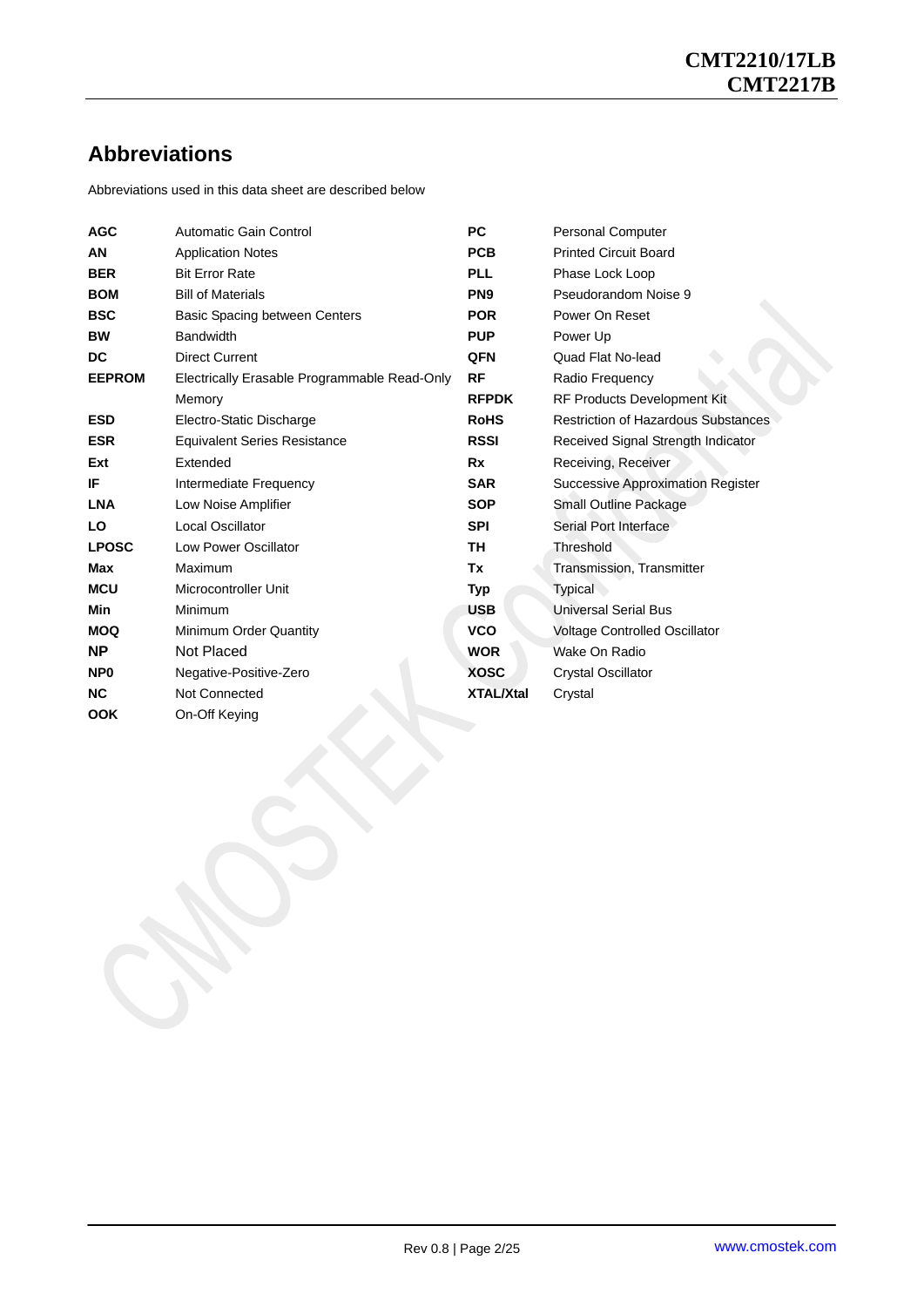# **Table of Contents**

| 1.1 |                |  |
|-----|----------------|--|
| 1.2 |                |  |
| 1.3 |                |  |
| 1.4 |                |  |
|     |                |  |
|     |                |  |
| 2.1 |                |  |
|     |                |  |
|     |                |  |
|     |                |  |
| 4.1 |                |  |
| 4.2 |                |  |
| 4.3 |                |  |
| 4.4 |                |  |
| 4.5 |                |  |
|     | 4.5.1          |  |
|     | 4.5.2          |  |
|     | 4.5.3          |  |
|     | 4.5.4          |  |
|     | 4.5.5          |  |
|     | 4.5.6<br>4.5.7 |  |
|     |                |  |
| 4.7 |                |  |
| 4.8 |                |  |
|     |                |  |
|     |                |  |
|     |                |  |
|     |                |  |
|     |                |  |
|     |                |  |
| 7.1 |                |  |
|     |                |  |
|     |                |  |
|     |                |  |
|     |                |  |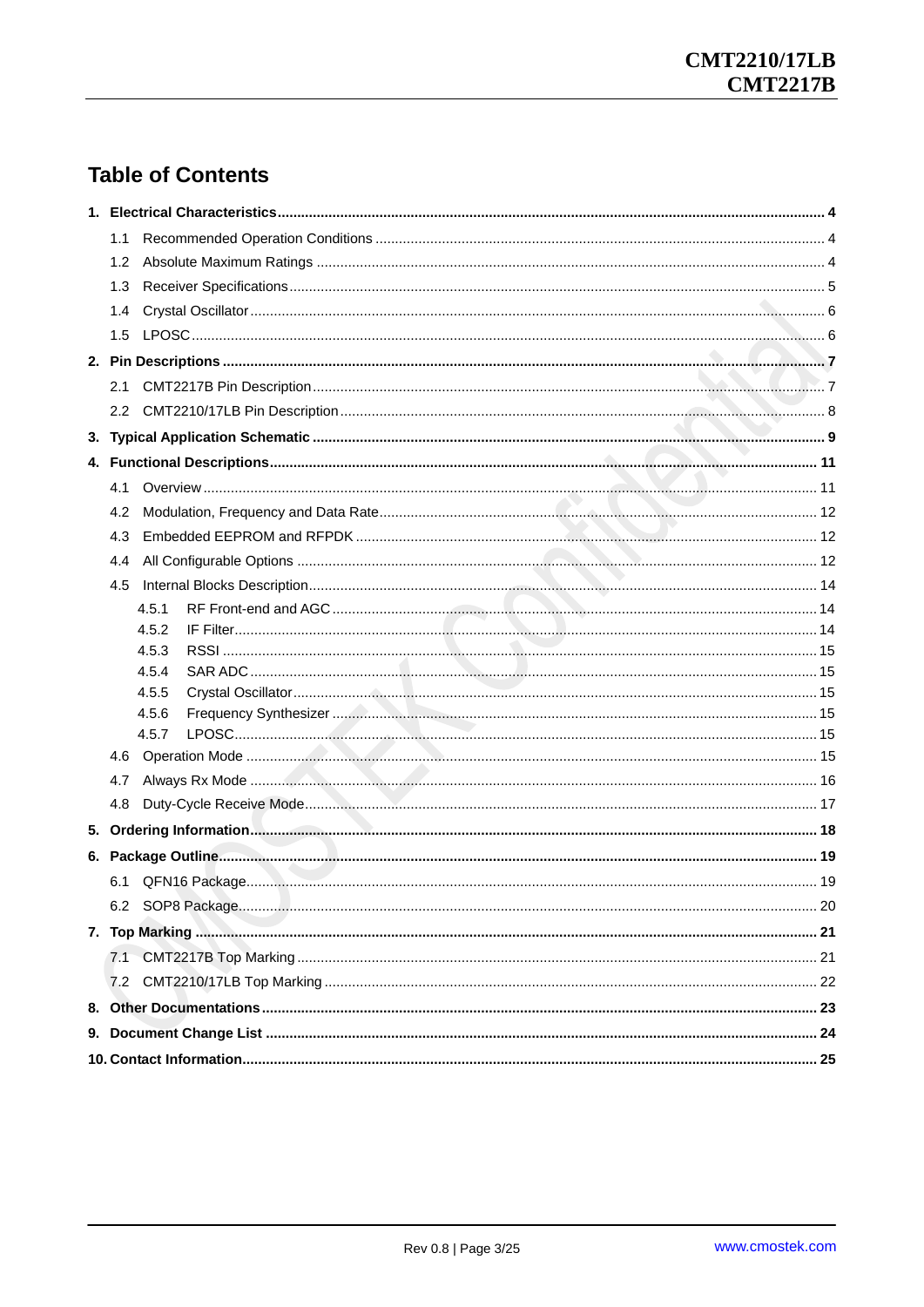# <span id="page-3-0"></span>**1. Electrical Characteristics**

VDD = 3.3 V, T<sub>OP</sub> = 25 ℃, F<sub>RF</sub> = 433.92 MHz, sensitivities are measured in receiving a PN9 sequence and matching to 50  $\Omega$ impedance, with the BER of 0.1%. All measurements are performed using the board CMT221xB/LB-EM, unless otherwise noted.

#### <span id="page-3-1"></span>**1.1 Recommended Operation Conditions**

|  | <b>Table 1. Recommended Operation Conditions</b> |  |  |
|--|--------------------------------------------------|--|--|
|--|--------------------------------------------------|--|--|

| <b>Parameter</b>                | <b>Symbol</b>              | <b>Conditions</b> | <b>Min</b> | <b>Typ</b> | <b>Max</b> | <b>Unit</b> |
|---------------------------------|----------------------------|-------------------|------------|------------|------------|-------------|
| <b>Operation Voltage Supply</b> | $V_{DD}$                   |                   | 1.8        |            | 3.6        |             |
| Operation Temperature           | $\mathsf{T}_{\mathsf{OP}}$ |                   | $-40$      |            | 85         | $\gamma$    |
| Supply Voltage Slew Rate        |                            |                   |            |            |            | mV/us       |

#### <span id="page-3-2"></span>**1.2 Absolute Maximum Ratings**

#### **Table 2. Absolute Maximum Ratings[1]**

| <b>Parameter</b>             | <b>Symbol</b>                | <b>Conditions</b>         | <b>Min</b> | <b>Max</b>     | <b>Unit</b>  |
|------------------------------|------------------------------|---------------------------|------------|----------------|--------------|
| <b>Supply Voltage</b>        | V <sub>DD</sub>              |                           | $-0.3$     | 3.6            | ٧            |
| Interface Voltage            | $V_{IN}$                     |                           | $-0.3$     | $V_{DD}$ + 0.3 | V            |
| Junction Temperature         | T,                           |                           | $-40$      | 125            | $^{\circ}$ C |
| Storage Temperature          | ${\sf T}_{\text{STG}}$       |                           | -50        | 150            | °C           |
| <b>Soldering Temperature</b> | ${\mathsf T}_{\textsf{SDR}}$ | Lasts at least 30 seconds |            | 255            | $^{\circ}$ C |
| ESD Rating <sup>[2]</sup>    |                              | Human Body Model (HBM)    | $-2$       | 2              | kV           |
| Latch-up Current             |                              |                           | $-100$     | 100            | mA           |

**Notes:**

[1]. Stresses above those listed as "absolute maximum ratings" may cause permanent damage to the device. This is a stress rating only and functional operation of the device under these conditions is not implied. Exposure to maximum rating conditions for extended periods may affect device reliability.

[2]. The CMT221xB/LB is a high-performance RF integrated circuit with the ESD rating over 2 kV HBM. However, handling and assembly of this device should only be done at ESD-protected workstations.



**Caution!** ESD sensitive device. Precaution should be used when handling the device in order to prevent permanent damage.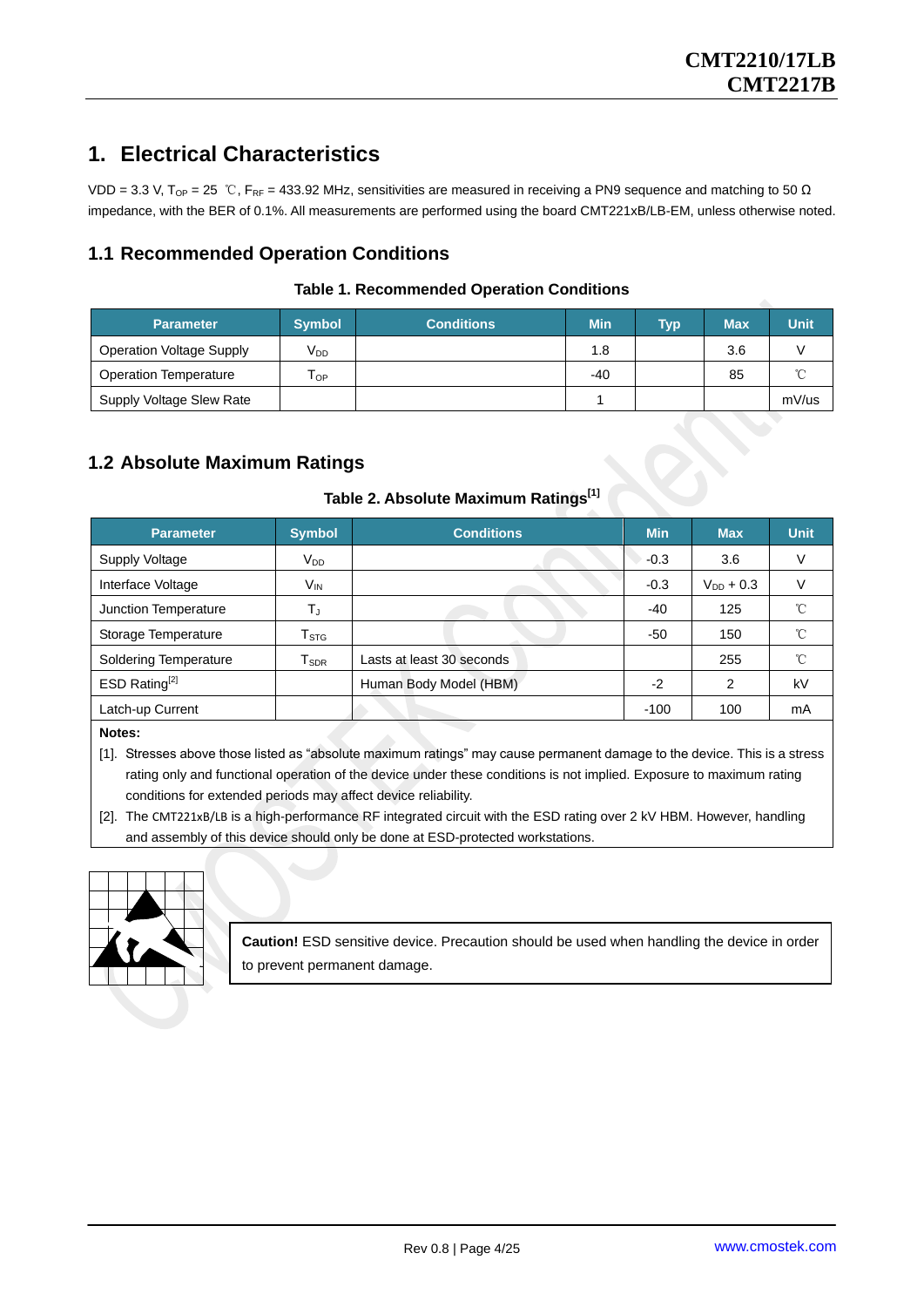## <span id="page-4-0"></span>**1.3 Receiver Specifications**

| <b>Parameter</b>                            | <b>Symbol</b>               | <b>Conditions</b>                                   | <b>Min</b> | <b>Typ</b> | <b>Max</b> | <b>Unit</b>     |
|---------------------------------------------|-----------------------------|-----------------------------------------------------|------------|------------|------------|-----------------|
|                                             |                             | <b>CMT2217B/LB</b>                                  | 300        |            | 920        | <b>MHz</b>      |
| <b>Frequency Range</b>                      | $F_{RF}$                    | <b>CMT2210LB</b>                                    | 300        |            | 480        | <b>MHz</b>      |
| Data Rate                                   | DR.                         |                                                     | 0.1        |            | 40         | kbps            |
|                                             | $S_{315}$                   | $F_{RF}$ = 315 MHz, DR = 1 kbps, BER = 0.1%         |            | $-112$     |            | dB <sub>m</sub> |
|                                             | $\mathsf{S}_{433.92}^{[1]}$ | $F_{RF}$ = 433.92 MHz, DR = 1 kbps, BER = 0.1%      |            | $-113$     |            | dB <sub>m</sub> |
| Sensitivity                                 | $S_{869}^{[2]}$             | $F_{RF}$ = 868 MHz, DR = 1 kbps, BER = 0.1%         |            | $-103$     |            | dBm             |
|                                             | $S_{915}^{[2]}$             | $F_{RF}$ = 915 MHz, DR = 1 kbps, BER = 0.1%         |            | $-103$     |            | dBm             |
| Saturation Input Signal                     | $P_{LVL}$                   |                                                     |            | 10         |            | dBm             |
| Level                                       |                             |                                                     |            |            |            |                 |
|                                             |                             | $F_{RF}$ = 315 MHz                                  |            | 3.7        |            | mA              |
|                                             | $I_{DD}$                    | $F_{RF}$ = 433.92 MHz                               |            | 3.8        |            | mA              |
| <b>Working Current</b>                      |                             | $F_{RF}$ = 868 MHz                                  |            | 5.0        |            | mA              |
|                                             |                             | $F_{RF}$ = 915 MHz                                  |            | 5.2        |            | mA              |
| <b>Shut Down Current</b>                    | <b>I</b> SHUTDOWN           |                                                     |            | 60         |            | nA              |
| Sleep Current                               | <b>I</b> SLEEP              | When sleep timer is on                              |            | 440        |            | nA              |
| <b>Frequency Synthesizer</b><br>Settle Time | <b>TLOCK</b>                | From XOSC settled                                   |            | 150        |            | <b>us</b>       |
|                                             |                             | $DR = 1$ kbps, $\pm 1$ MHz offset, CW interference  |            | 35         |            | dB              |
| Blocking Immunity@                          | BI                          | $DR = 1$ kbps, $\pm 2$ MHz offset, CW interference  |            | 45         |            | dB              |
| 100kHz BW, 433.92 MHz                       |                             | DR = 1 kbps, ±10 MHz offset, CW interference        |            | 65         |            | dB              |
| Image Rejection Ratio                       | <b>IMR</b>                  |                                                     |            | 30         |            | dB              |
| Input 3 <sup>rd</sup> Order Intercept       |                             | Two tone test at 10 MHz and 20 MHz offset           |            | $-23$      |            | dBm             |
| Point                                       | IIP3                        | frequency. Maximum system gain settings             |            |            |            |                 |
| Receiver Bandwidth                          | <b>BW</b>                   |                                                     | 50         |            | 330        | kHz             |
| Receiver Start-up Time                      | T <sub>START-UP</sub>       | From power up to receive, in Always Receive<br>Mode |            | 3          |            | Ms              |

#### **Table 3. Receiver Specifications**

**Note:**

[1]. The factory out default configuration of the CMT22xB/LB is optimized for wider data rate (1~5 kbps) range, with the tradeoff of 433.92 MHz sensitivity degraded to -109 dBm. The -113 dBm sensitivity is tested with the configuration generated by the RFPDK.

[2]. The sensitivities for the 868/915 MHz are optimized for better blocking immunity performance, as the frequencies are close to the GSM interference.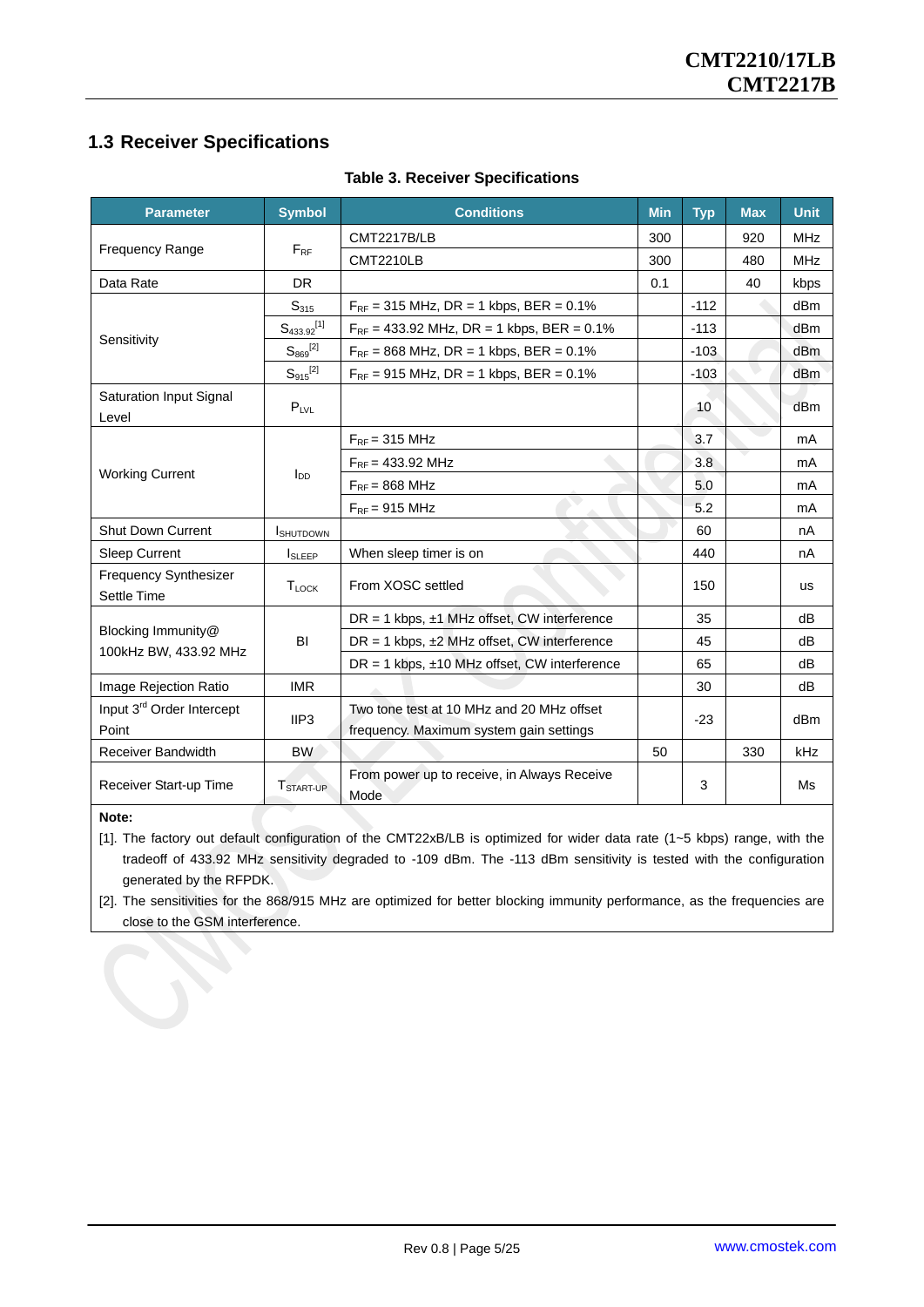### <span id="page-5-0"></span>**1.4 Crystal Oscillator**

| <b>Parameter</b>                 | <b>Symbol</b>     | <b>Conditions</b>             | <b>Min</b> | Typ     | <b>Max</b> | <b>Unit</b> |
|----------------------------------|-------------------|-------------------------------|------------|---------|------------|-------------|
|                                  |                   | $F_{RF}$ = 315 MHz            |            | 26.2736 |            | <b>MHz</b>  |
|                                  |                   | $F_{RF} = 433.92 \text{ MHz}$ |            | 27.1383 |            | <b>MHz</b>  |
| Crystal Frequency <sup>[1]</sup> | $F_{\text{XTAL}}$ | $F_{RF}$ = 868 MHz            |            | 27.1341 |            | <b>MHz</b>  |
|                                  |                   | $F_{RF}$ = 915 MHz            |            | 28.6034 |            | <b>MHz</b>  |
| Crystal Tolerance <sup>[2]</sup> |                   |                               |            | ±20     |            | ppm         |
| Load Capacitance                 | $C_{\text{LOAD}}$ |                               |            | 15      |            | pF          |
| <b>Crystal ESR</b>               | R <sub>m</sub>    |                               |            |         | 60         | Ω           |
| XTAL Startup Time <sup>[3]</sup> | $t_{\text{XTAL}}$ |                               |            | 400     |            | <b>us</b>   |
|                                  |                   |                               |            |         |            |             |

#### **Table 4. Crystal Oscillator Specifications**

**Notes:**

[1]. The CMT221xB/LB can directly work with external reference clock input to XIN pin (a coupling capacitor is required) with peak-to-peak amplitude of 0.3 to 0.7 V.

[2]. This is the total tolerance including (1) initial tolerance, (2) crystal loading, (3) aging, and (4) temperature dependence. The acceptable crystal tolerance depends on RF frequency and channel spacing/bandwidth.

[3]. This parameter is to a large degree crystal dependent.

# <span id="page-5-1"></span>**1.5 LPOSC**

#### **Table 5. LPOSC Specifications**

| <b>Parameter</b>                          | <b>Symbol</b>          | <b>Conditions</b> | <b>Min</b> | Typ     | <b>Max</b> | <b>Unit</b> |
|-------------------------------------------|------------------------|-------------------|------------|---------|------------|-------------|
| Calibrated Frequency <sup>[1]</sup>       | FLPOSC                 |                   |            |         |            | kHz         |
| Frequency Accuracy <sup>[2]</sup>         |                        | After calibration |            |         |            | %           |
| Temperature Coefficient <sup>[3]</sup>    |                        |                   |            | $-0.02$ |            | $\%$ /°C    |
| Supply Voltage Coefficient <sup>[4]</sup> |                        |                   |            | $+0.5$  |            | %N          |
| <b>Initial Calibration Time</b>           | t <sub>LPOSC-CAL</sub> |                   |            |         |            | ms          |
|                                           |                        |                   |            |         |            |             |

**Notes:**

[1]. The LPOSC is automatically calibrated to the crystal oscillator during the PUP state, and is periodically calibrated since then.

[2]. The 1% accuracy is based on the use of 26 MHz XTAL. If the frequency of the selected XTAL is far away from 26 MHz, the accuracy of the LPOSC after calibration might be impacted, and the parameters related to this could be impacted correspondingly.

[3]. Frequency drifts when temperature changes after calibration.

[4]. Frequency drifts when supply voltage changes after calibration.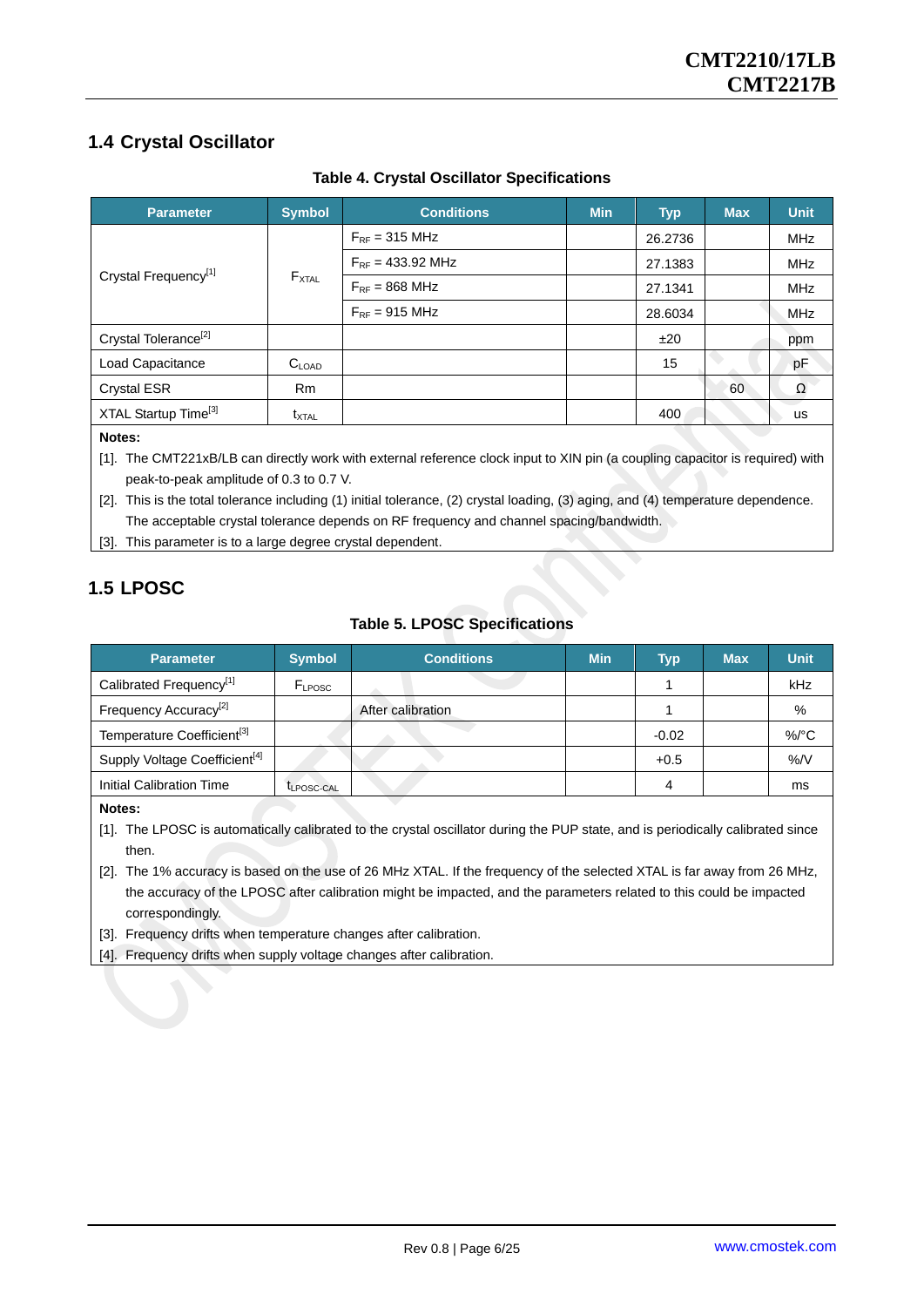# <span id="page-6-0"></span>**2. Pin Descriptions**

# <span id="page-6-1"></span>**2.1 CMT2217B Pin Description**





| <b>Pin Number</b>   | Name            | $\mathsf{U}\mathsf{O}$ | <b>Descriptions</b>                                                         |
|---------------------|-----------------|------------------------|-----------------------------------------------------------------------------|
|                     | <b>CSB</b>      |                        | 3-wire SPI chip select input for EEPROM programming, internally pulled high |
| 2                   | <b>SDA</b>      | IO                     | 3-wire SPI data input and output for EEPROM programming                     |
| 3                   | <b>SCL</b>      |                        | 3-wire SPI clock input for EEPROM programming, internally pulled low        |
| 4, 7, 9, 10, 11, 12 | NC.             | NA                     | Not connected, leave floating                                               |
| 5                   | <b>DOUT</b>     | O                      | Received data output                                                        |
| 6                   | GP <sub>0</sub> | O                      | General purpose output                                                      |
| 8                   | XIN             |                        | Crystal oscillator input or external reference clock input                  |
| 13, 15              | <b>GND</b>      |                        | Ground                                                                      |
| 14                  | <b>RFIN</b>     |                        | RF signal input to the LNA                                                  |
| 16                  | <b>VDD</b>      |                        | Power supply input                                                          |

#### **Table 6. CMT2217B Pin Descriptions in QFN16 (3x3) Package**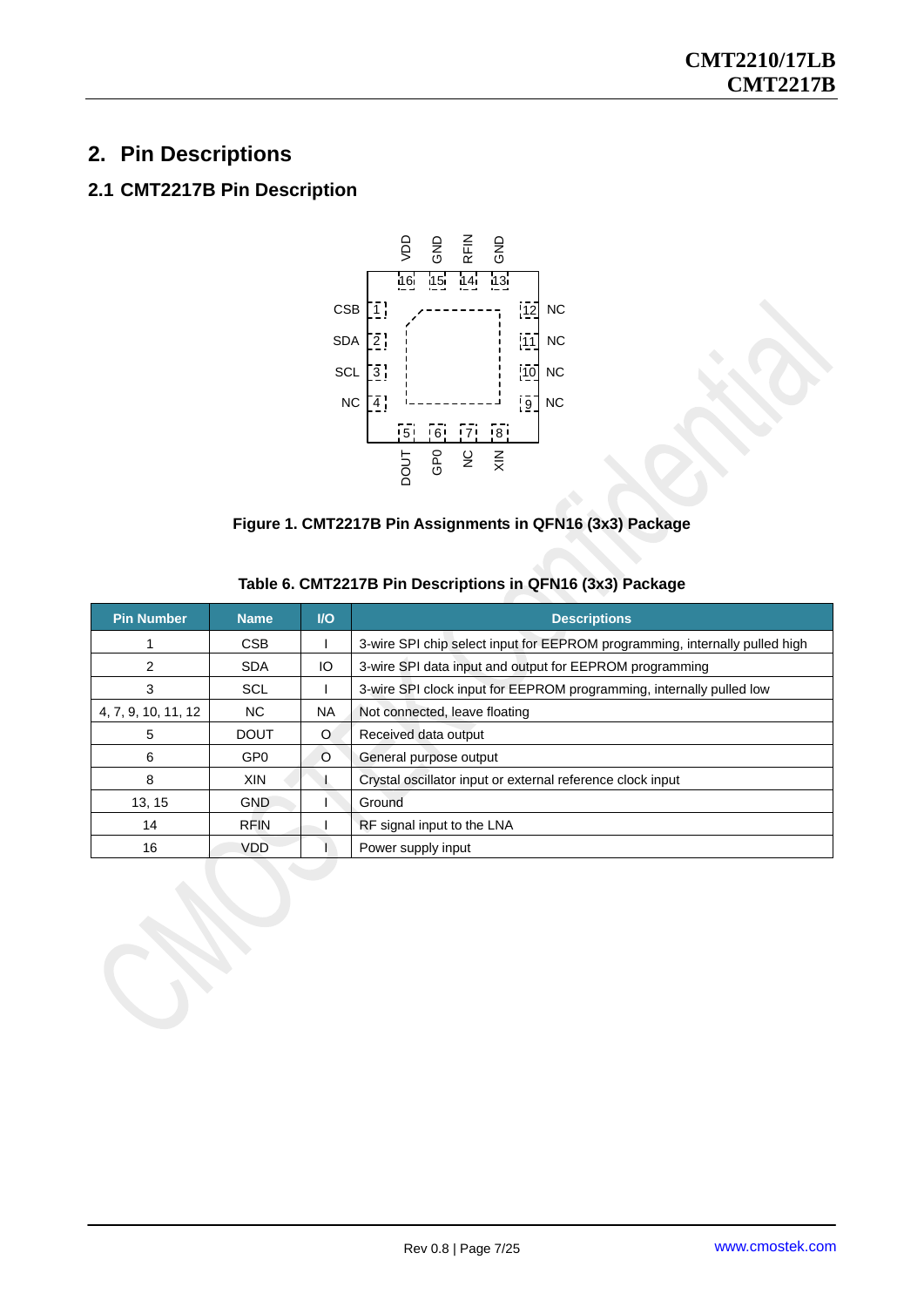#### <span id="page-7-0"></span>**2.2 CMT2210/17LB Pin Description**



**Figure 2. CMT2210/7LB Pin Assignments**

#### **Table 7. CMT2210/7LB Pin Descriptions**

| <b>Pin Number</b> | <b>Name</b> | $II$ | <b>Descriptions</b>                                                         |  |  |  |
|-------------------|-------------|------|-----------------------------------------------------------------------------|--|--|--|
|                   | <b>SDA</b>  | IO   | 3-wire SPI data input and output for EEPROM programming                     |  |  |  |
| 2                 | SCL         |      | 3-wire SPI clock input for EEPROM programming, internally pulled low        |  |  |  |
| 3                 | <b>DOUT</b> | O    | Received data output                                                        |  |  |  |
| 4                 | XIN         |      | Crystal oscillator input or external reference clock input                  |  |  |  |
| 5                 | <b>RFIN</b> |      | RF signal input to the LNA                                                  |  |  |  |
| 6                 | <b>GND</b>  |      | Ground                                                                      |  |  |  |
|                   | <b>VDD</b>  |      | Power supply input                                                          |  |  |  |
| 8                 | <b>CSB</b>  |      | 3-wire SPI chip select input for EEPROM programming, internally pulled high |  |  |  |

Rev 0.8 | Page 8/25 www.cmostek.com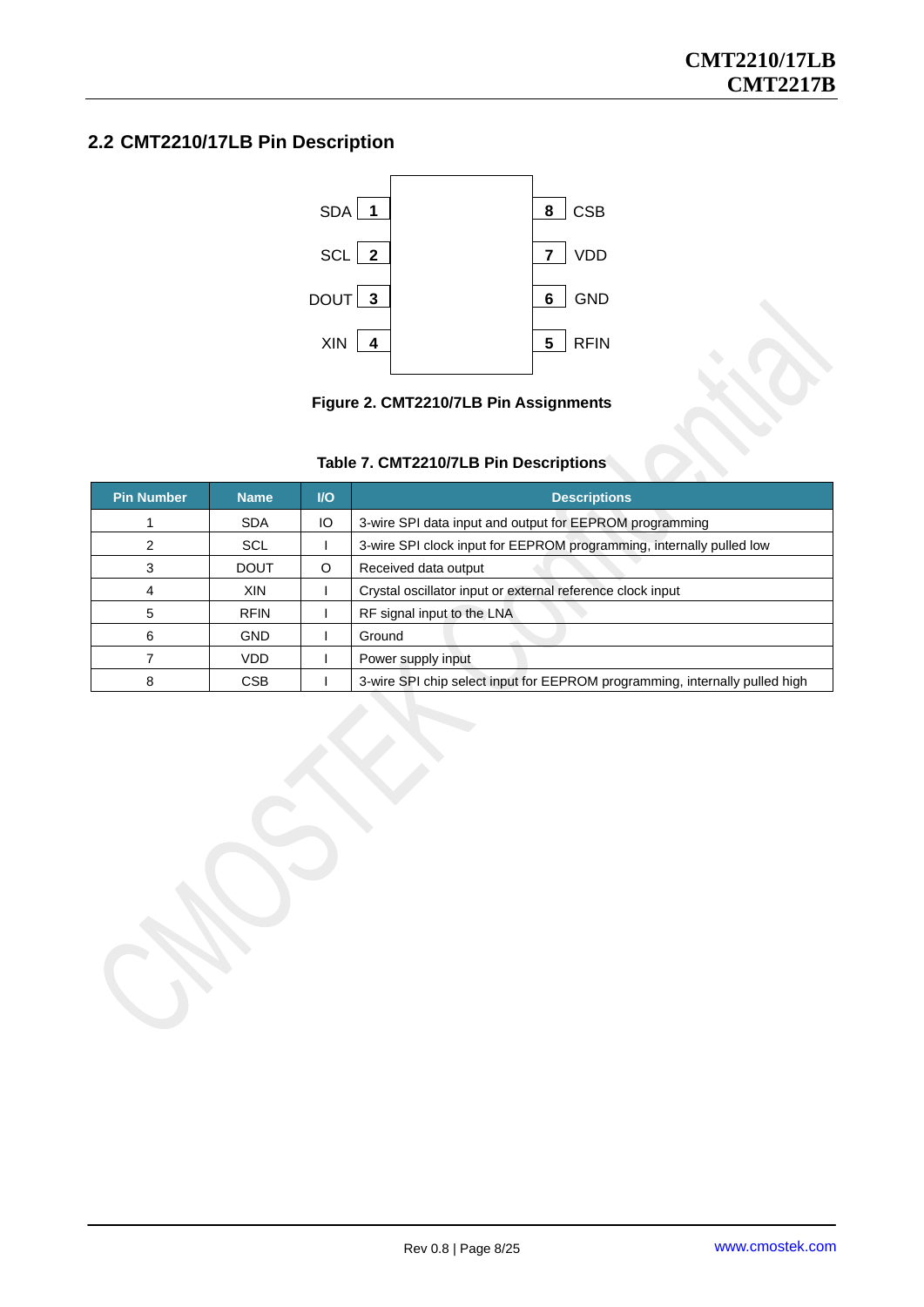# <span id="page-8-0"></span>**3. Typical Application Schematic**



**Figure 3. CMT2217B Typical Application Schematic**



**Figure 4. CMT2210/17LB Typical Application Schematic**

#### **Notes:**

- 1. Pins CSB, SDA (pull up resistor R1 is required), SCL, VDD and GND should be connected to a connector if the user requires accessing the CMT221xB/LB EEPROM during development or manufacture.
- 2. The general layout guidelines are listed below. For more design details, please refer to "AN107 CMT221x Schematic and PCB Layout Design Guideline".
	- Use as much continuous ground plane metallization as possible.
	- Use as many grounding vias (especially near to the GND pins) as possible to minimize series parasitic inductance between the ground pour and the GND pins.
	- Avoid using long and/or thin transmission lines to connect the components.
	- Place C3 and C4 as close to the CMT221xB/LB as possible for better filtering.
	- Place the crystal as close to the CMT221xB/LB as possible, the metal case of crystal needs grounding.
- 3. The table below shows the BOM of typical application.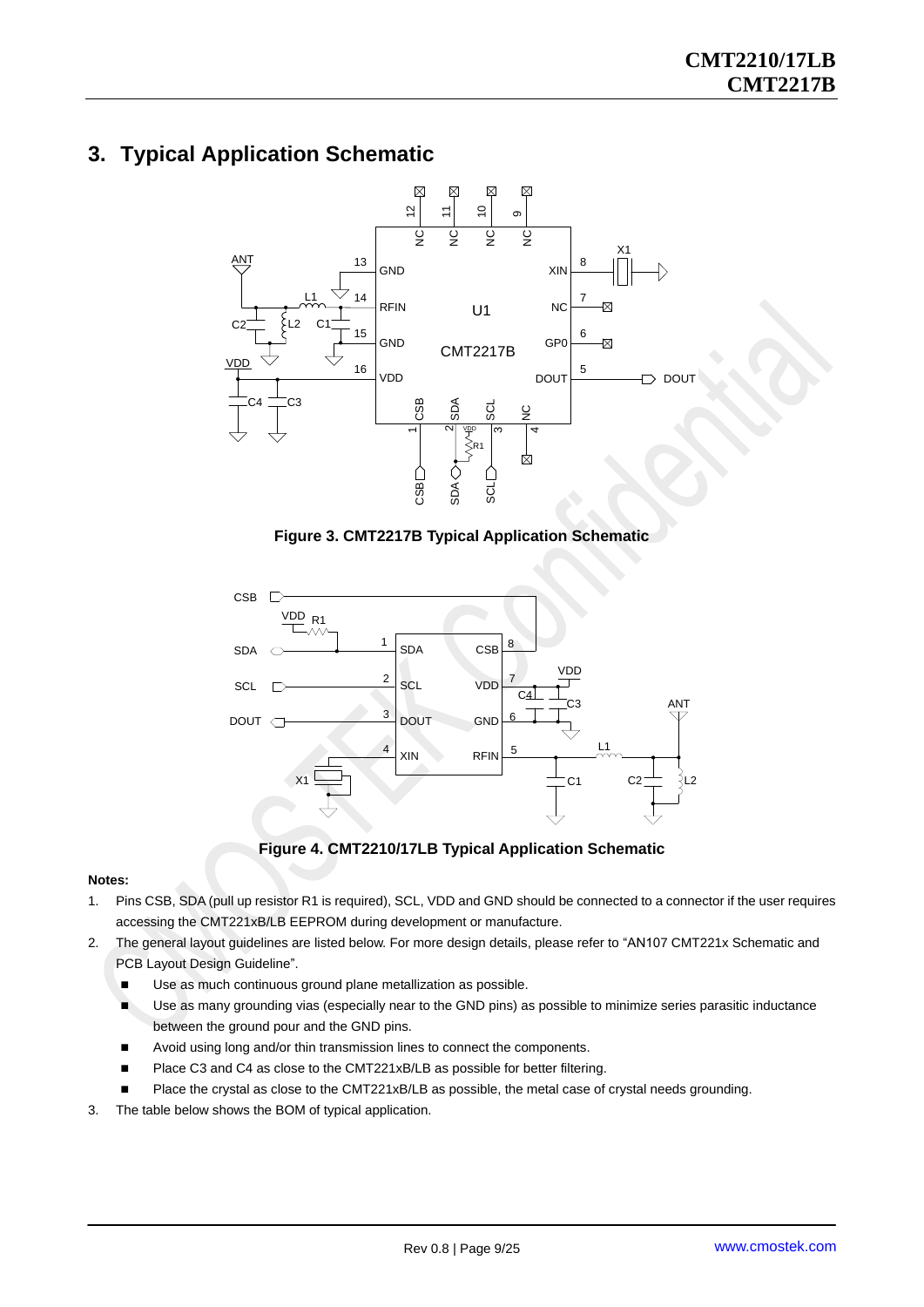|                   |                                                              | Value (Matched to $\lambda$ /4 ANT) |            |                   |         |             |                     |
|-------------------|--------------------------------------------------------------|-------------------------------------|------------|-------------------|---------|-------------|---------------------|
| <b>Designator</b> | <b>Descriptions</b>                                          | <b>315 MHz</b>                      | 433.92 MHz | <b>868 MHz</b>    | 915 MHz | <b>Unit</b> | <b>Manufacturer</b> |
| U1                | CMT221xB/LB, 300 - 920<br>MHz OOK stand-alone RF<br>receiver |                                     |            |                   |         | -           | <b>CMOSTEK</b>      |
| X1                | $\pm 20$ ppm, SMD32*25 mm,<br>crystal, 15 pF Loadcap         | 26.2736                             | 27.1383    | 27.1341           | 28.6034 | <b>MHz</b>  | <b>EPSON</b>        |
| L1                | ±5%, 0603 multi-layer chip<br>inductor                       | 68                                  | 36         | $12 \overline{ }$ | 10      | nH          | Murata LQG18        |
| L2                | ±5%, 0603 multi-layer chip<br>inductor                       | 62                                  | 36         | 8.2               | 8.2     | nH          | Murata LQG18        |
| C <sub>1</sub>    | ±0.25 pF, 0402 NP0, 50 V                                     | 3                                   | 3          | NP                | NP      | pF          | Murata GRM15        |
| C <sub>2</sub>    | ±0.25 pF, 0402 NP0, 50 V                                     | 12                                  | 10         | 7.5               | 7.5     | pF          | Murata GRM15        |
| C <sub>3</sub>    | ±20%, 0402 X7R, 25 V                                         |                                     | 0.1        | 0.1               |         | <b>uF</b>   | Murata GRM15        |
| C <sub>4</sub>    | ±20%, 0603 NP0, 50 V                                         |                                     |            | 1                 |         | nF          | Murata GRM18        |
| R <sub>1</sub>    | Pull up resistor                                             |                                     | 10         | 10 <sub>1</sub>   |         | kΩ          |                     |

#### **Table 8. BOM of CMT221xB/LB Typical Application**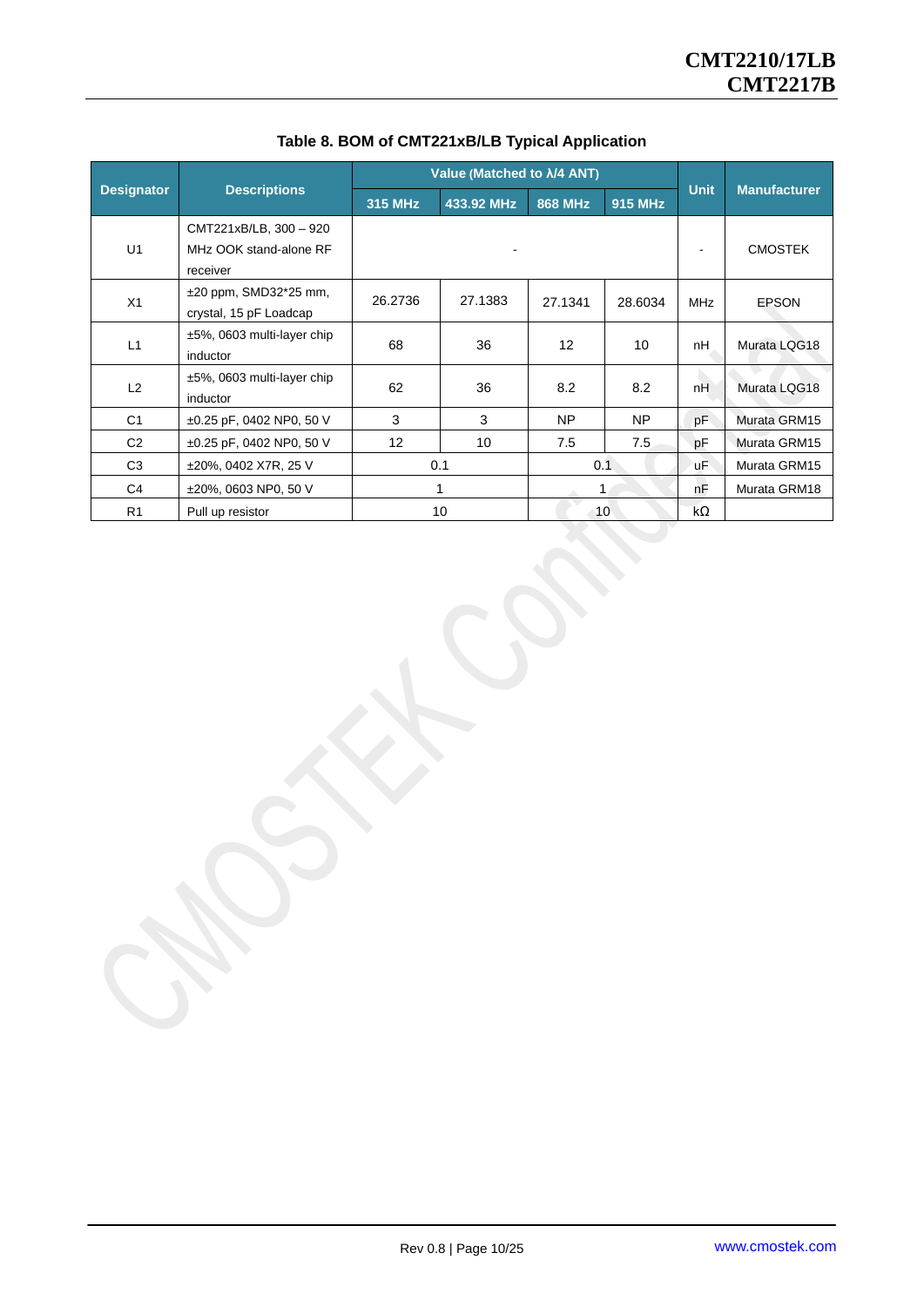

# <span id="page-10-0"></span>**4. Functional Descriptions**



#### <span id="page-10-1"></span>**4.1 Overview**

The CMT221xB/LB devices are ultra-low power, high performance, and low cost OOK stand-alone RF receiver for various 300 to 920 MHz wireless applications. It is part of the CMOSTEK NextGenRF™ family, which includes a complete line of transmitters, receivers and transceivers. The chip is based on fully integrated, low-IF receiver architecture. The low-IF architecture facilitates a very low external component count and does not suffer from powerline - induced interference problems. The VCO operates at 2x the Local Oscillator (LO) frequency to reduce spurious emissions. Every analog block is calibrated on each Power-on Reset (POR) to the internal reference voltage. The calibration helps the device to finely work under different temperatures and supply voltages. The baseband filtering and demodulation is done by the digital demodulator. The demodulated signal is output to the external MCU via the DOUT pin. No external MCU control is needed in the applications.

The 3-wire SPI interface is only used for configuring the device. The configuration can be done with the RFPDK and the USB Programmer. The data rate and other product features are all configurable. This saves the cost and simplifies the design, development and manufacture. Alternatively, in stock products of 433.92 MHz are available for immediate demands with no need of EEPROM programming. The CMT221xB/LB operates from 1.8 to 3.6 V so that it can finely work with most batteries to their useful power limits. The receive current is only 3.8 mA at 433.92 MHz. The CMT221xB/LB receiver together with the CMT211x transmitter enables an ultra-low cost RF link.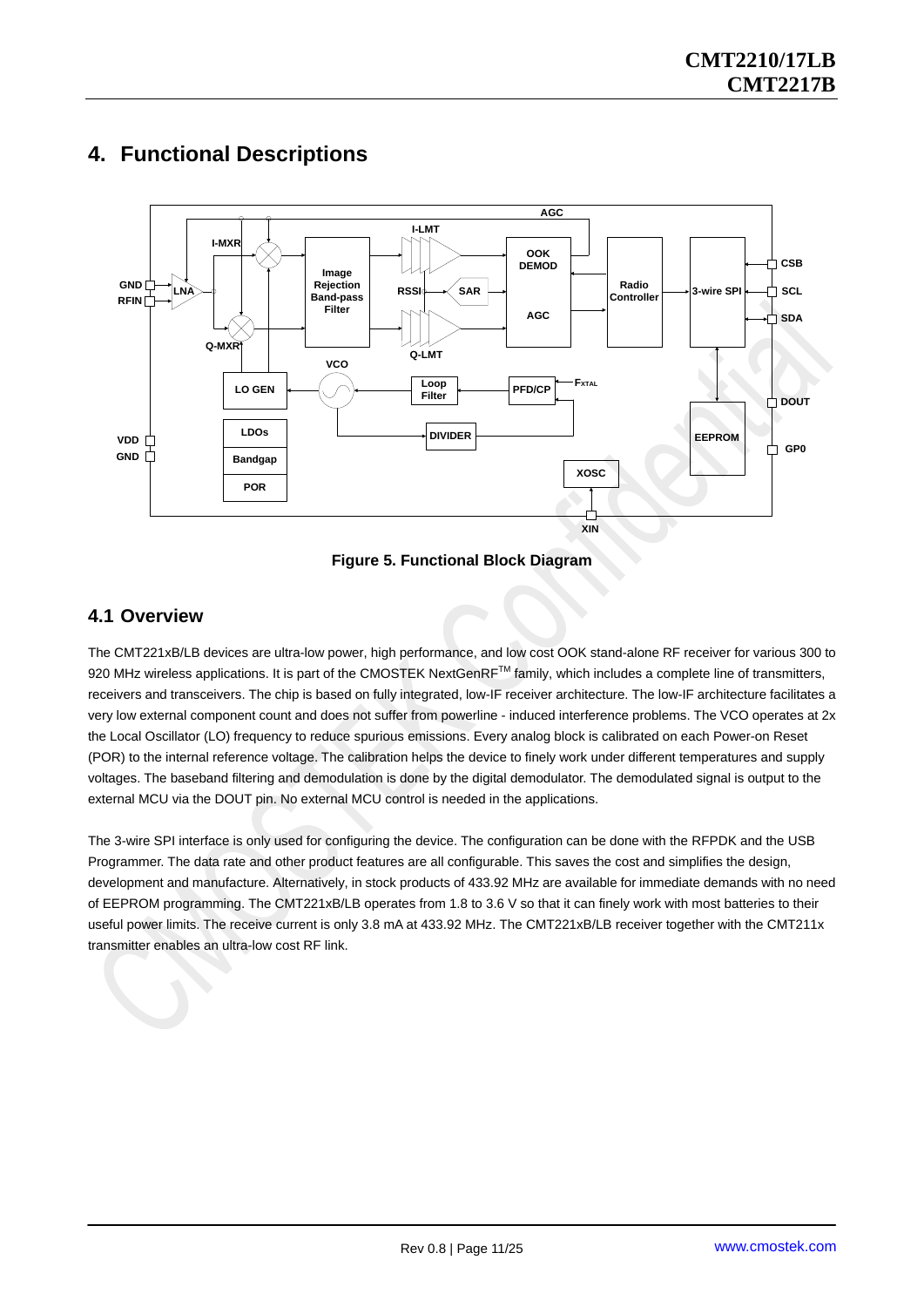#### <span id="page-11-0"></span>**4.2 Modulation, Frequency and Data Rate**

The CMT221xB/LB supports OOK demodulation with the data rate from 0.1 to 40 kbps. The CMT2217B/LB covers the frequency range from 300 to 920 MHz, including the license free ISM frequency band around 315 MHz, 433.92 MHz 868 MHz and 915 MHz, while the CMT2210LB covers the frequency range from 300 to 480 MHz. See the table below for the demodulation, frequency and data rate information.

| <b>Parameter</b>        | Value                | <b>Unit</b>     |
|-------------------------|----------------------|-----------------|
| Demodulation            | OOK                  | -               |
| Frequency (CMT2217B/LB) | 300 to 920           | MH <sub>7</sub> |
| Frequency (CMT2210LB    | 300 to 480           | MH <sub>7</sub> |
| Data Rate               | $0.1 \text{ to } 40$ | kbps            |

#### **Table 9. Modulation, Frequency and Data Rate**

#### <span id="page-11-1"></span>**4.3 Embedded EEPROM and RFPDK**

The RFPDK is a PC application developed to help the user to configure the CMOSTEK NextGenRFTM products in the most intuitional way. The user only needs to connect the USB Programmer between the PC and the device, fill in/select the proper value of each parameter on the RFPDK, and click the "Burn" button to program the configurations into the device. The configurations of the device will then remain unchanged until the next programming. No external MCU control is required in the application program.

The RFPDK also allows the user to save the active configuration into a list by clicking on the "List" button, so that the saved configuration can be directly reloaded from the list in the future. Furthermore, it supports exporting the configuration into a hexadecimal file by clicking on the "Export" button. This file can be used to burn the same configuration into a large amount of devices during the mass production. See the figure below for the accessing of the EEPROM.



**Figure 6. Accessing Embedded EEPROM**

For more details of the CMOSTEK USB Programmer and the RFPDK, please refer to "AN103 CMT211xA-221xA One-Way RF Link Development Kits Users Guide".

#### <span id="page-11-2"></span>**4.4 All Configurable Options**

Beside the demodulation, frequency and data rate, more options can be used to customize the device. The following is a table of all the configurable options. On the RFPDK, the Basic Mode only contains a few options allowing the user to perform easy and fast configurations. The Advanced Mode shows all the options that allow the user to customize the device in a deeper level.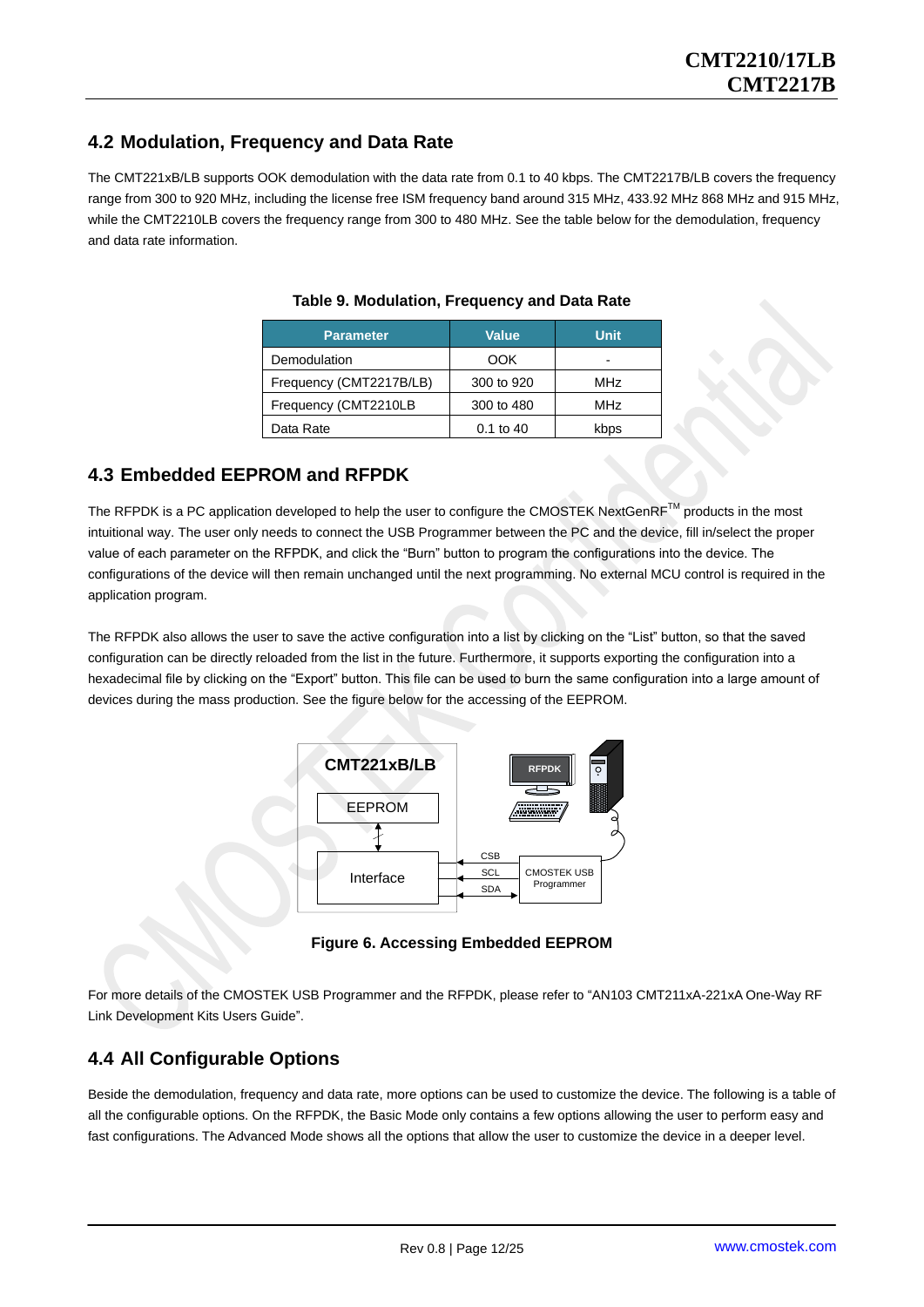| <b>Category</b>       | <b>Parameters</b>                                                                                    | <b>Descriptions</b>                                                                                                                                                                                                                                                                                                                                                                     | <b>Default</b>          |
|-----------------------|------------------------------------------------------------------------------------------------------|-----------------------------------------------------------------------------------------------------------------------------------------------------------------------------------------------------------------------------------------------------------------------------------------------------------------------------------------------------------------------------------------|-------------------------|
|                       | Frequency (CMT2210LB)                                                                                | The receive radio frequency, the range is from 300 to                                                                                                                                                                                                                                                                                                                                   | 433.920 MHz             |
|                       | Frequency (CMT2217B/LB)                                                                              | 920 MHz, with resolution of 0.001 MHz. The Xtal Freq.<br>will be calculated based on this parameter.                                                                                                                                                                                                                                                                                    | 868 MHz                 |
|                       | Xtal Freq. (CMT2210LB)<br>The crystal frequency required for the receive radio                       |                                                                                                                                                                                                                                                                                                                                                                                         | 27.1383 MHz             |
|                       | Xtal Freq. (CMT2217B/LB)                                                                             | frequency.                                                                                                                                                                                                                                                                                                                                                                              | 27.1341 MHz             |
| <b>RF</b>             | Demodulation                                                                                         | The demodulation type, only OOK demodulation is<br>supported in this product.                                                                                                                                                                                                                                                                                                           | <b>OOK</b>              |
| Settings              | Data Rate                                                                                            | The receiver data rate, the range is from 0.1 to 40 kbps,<br>with resolution of 0.1 kbps.                                                                                                                                                                                                                                                                                               | 2.4 kbps                |
|                       | Tx Freq. Offset                                                                                      | The frequency offset on the Tx side, this is used to<br>calculate the required Rx Bandwidth                                                                                                                                                                                                                                                                                             | $± 75$ kHz              |
|                       | Rx Xtal Tol.                                                                                         | Crystal frequency tolerance, this is used to calculate<br>the required Rx Bandwidth                                                                                                                                                                                                                                                                                                     | $± 20$ ppm              |
|                       | <b>AGC</b>                                                                                           | Automatic Gain Control, the options are: on or off.                                                                                                                                                                                                                                                                                                                                     | On                      |
|                       | Chip Default State                                                                                   | The default state of the chip after power-up, the options<br>are Duty-Cycle and Always Rx.                                                                                                                                                                                                                                                                                              | Always Rx               |
|                       | Sleep Timer                                                                                          | Turning on and off the sleep timer, when it is turned on,<br>the sleep current is 440 nA in sleep state                                                                                                                                                                                                                                                                                 | off                     |
|                       | The sleep time in duty-cycle receive mode, the range is<br>Sleep Time<br>from 3 to 134, 152, 192 ms. |                                                                                                                                                                                                                                                                                                                                                                                         | 3 ms                    |
|                       | <b>Rx Timer</b>                                                                                      | Turning on and off the Rx timer                                                                                                                                                                                                                                                                                                                                                         | off                     |
|                       | Rx Time                                                                                              | The receive time in duty-cycle receive mode, the range<br>is from 0.04 to 2,683,043.00 ms.                                                                                                                                                                                                                                                                                              | 2,000 ms                |
|                       | Rx Time Ext                                                                                          | The extended receive time in duty-cycle receive mode,<br>the range is from 0.04 to 2,683,043.00 ms. It is only<br>available when WOR is on.                                                                                                                                                                                                                                             | 200.00 ms               |
|                       | State after Rx Exit                                                                                  | This defines the state to which the device will switch<br>after the Rx Early Exit. The options are: STBY or<br>TUNE.                                                                                                                                                                                                                                                                    | <b>STBY</b>             |
| Operation<br>Settings | Wake-On Radio                                                                                        | Turn on/off the wake-on radio function, the options are:<br>on or off.                                                                                                                                                                                                                                                                                                                  | Off                     |
|                       | <b>Wake-On Condition</b>                                                                             | The condition to wake on the radio, the options are:<br>1. Extended by RSSI,<br>2. Extended by Preamble,<br>3. Extended by Ext-Code<br>4. Switched to Rx Ext by RSSI,<br>5. Switched to Rx Ext by Preamble,<br>6. Switched to Rx Ext by Ext-Code,<br>It is only available when Wake-On Radio is turned on.<br>When the Rx Duty-Cycle is turned on, only type 4, 5<br>and 6 can be used. | Extended by<br>Preamble |
|                       | Ext-Code                                                                                             | Extended Code for the WOR, it only available when<br>Wake-On Condition is set to type 3 or 6. The range is<br>from 0 to 255.                                                                                                                                                                                                                                                            | 0                       |

#### **Table 10. Configurable Parameters in RFPDK**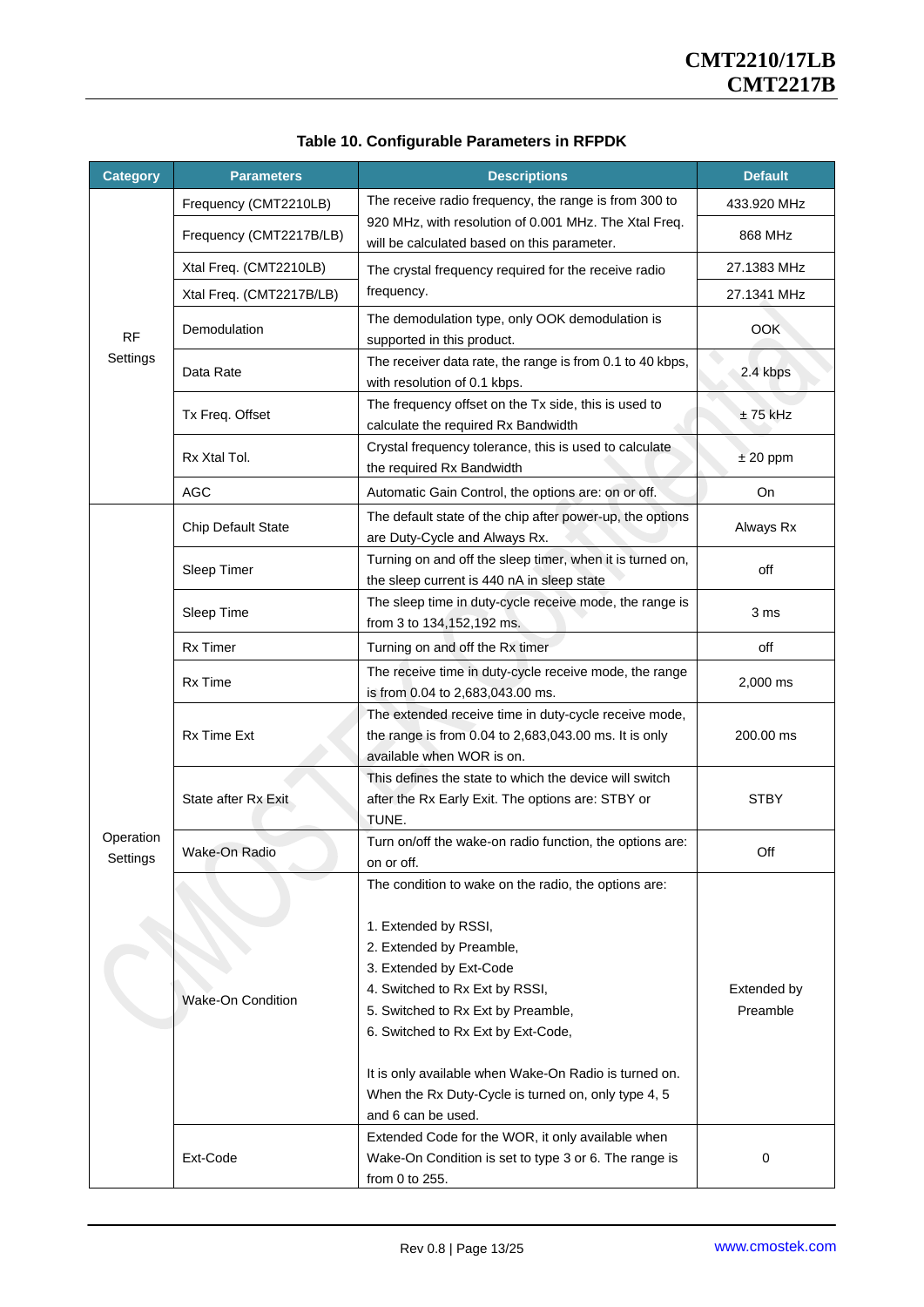| <b>Category</b>               | <b>Descriptions</b><br><b>Parameters</b>         |                                                                                                                                                                                                                                                 | <b>Default</b>   |
|-------------------------------|--------------------------------------------------|-------------------------------------------------------------------------------------------------------------------------------------------------------------------------------------------------------------------------------------------------|------------------|
|                               | Preamble                                         | The size of the valid preamble, the range is from 1 to 4<br>byte(s). When setting to 0 means detected by the<br>receiver.                                                                                                                       | 1                |
|                               | System Clock Output<br>(CMT2217B only)           | Turn on/off the system clock output on CLKO, the<br>options are: on or off.                                                                                                                                                                     | Off              |
|                               | <b>System Clock Frequency</b><br>(CMT2217B only) | The system clock output frequency, the options are: the<br>$F_{XTAL}$ divided by 2 to by 64. It is only available when<br>System Clock Output is on.                                                                                            | 6.785 MHz        |
|                               | GPO Config (CMT2217B<br>only)                    | To select the function of the GPO pin, the options are:<br>Rx Active, System Clock, Data Clock or LBD                                                                                                                                           | <b>Rx Active</b> |
| GPO Invert (CMT2217B<br>only) |                                                  | The option to invert the state of the GPO pin                                                                                                                                                                                                   | Off              |
|                               | Bandwidth Options   Real<br><b>BW</b>            | The Rx Bandwidth setting, ranging from 50 kHz to 330<br>kHz, the user can also select Auto-Select to allow the<br>device select the bandwidth based on the RF settings.<br>The real bandwidth will be displayed as Read BW.                     | Auto-Select      |
| <b>OOK</b><br>Settings        | Auto Squelch Enable                              | To enable the auto squelch function. When it is<br>enabled, the device will calculate the noise floor level<br>automatically and configure the squelch threshold<br>according to the noise floor level and the Auto Squelch<br>value being set. | Off              |
|                               | Auto Squelch                                     | This set the squelch level above the calculated noise<br>floor level, when the Auto Squelch function is enabled.                                                                                                                                | 40               |

#### <span id="page-13-0"></span>**4.5 Internal Blocks Description**

#### <span id="page-13-1"></span>**4.5.1 RF Front-end and AGC**

The CMT221xB/LB features a low-IF receiver. The RF front-end of the receiver consists of a Low Noise Amplifier (LNA), I/Q mixer and a wide-band power detector. Only a low-cost inductor and a capacitor are required for matching the LNA to any common used antennas. The input RF signal induced on the antenna is amplified and down-converted to the IF frequency for further processing.

By means of the wide-band power detector and the attenuation networks built around the LNA, the Automatic Gain Control (AGC) loop regulates the RF front-end's gain to get the best system linearity, selectivity and sensitivity performance, even though the receiver suffers from strong out-of-band interference.

#### <span id="page-13-2"></span>**4.5.2 IF Filter**

The signals coming from the RF front-end are filtered by the fully integrated 3<sup>rd</sup>-order band-pass image rejection IF filter which achieves over 30 dB image rejection ratio typically. The IF center frequency is dynamically adjusted to enable the IF filter to locate to the right frequency band, thus the receiver sensitivity and out-of-band interference attenuation performance are kept optimal despite the manufacturing process tolerances. The IF bandwidth is automatically computed according to the basic system parameters input from the RFPDK: Tx Freq. Offset, Rx Xtal Tol., and Data Rate.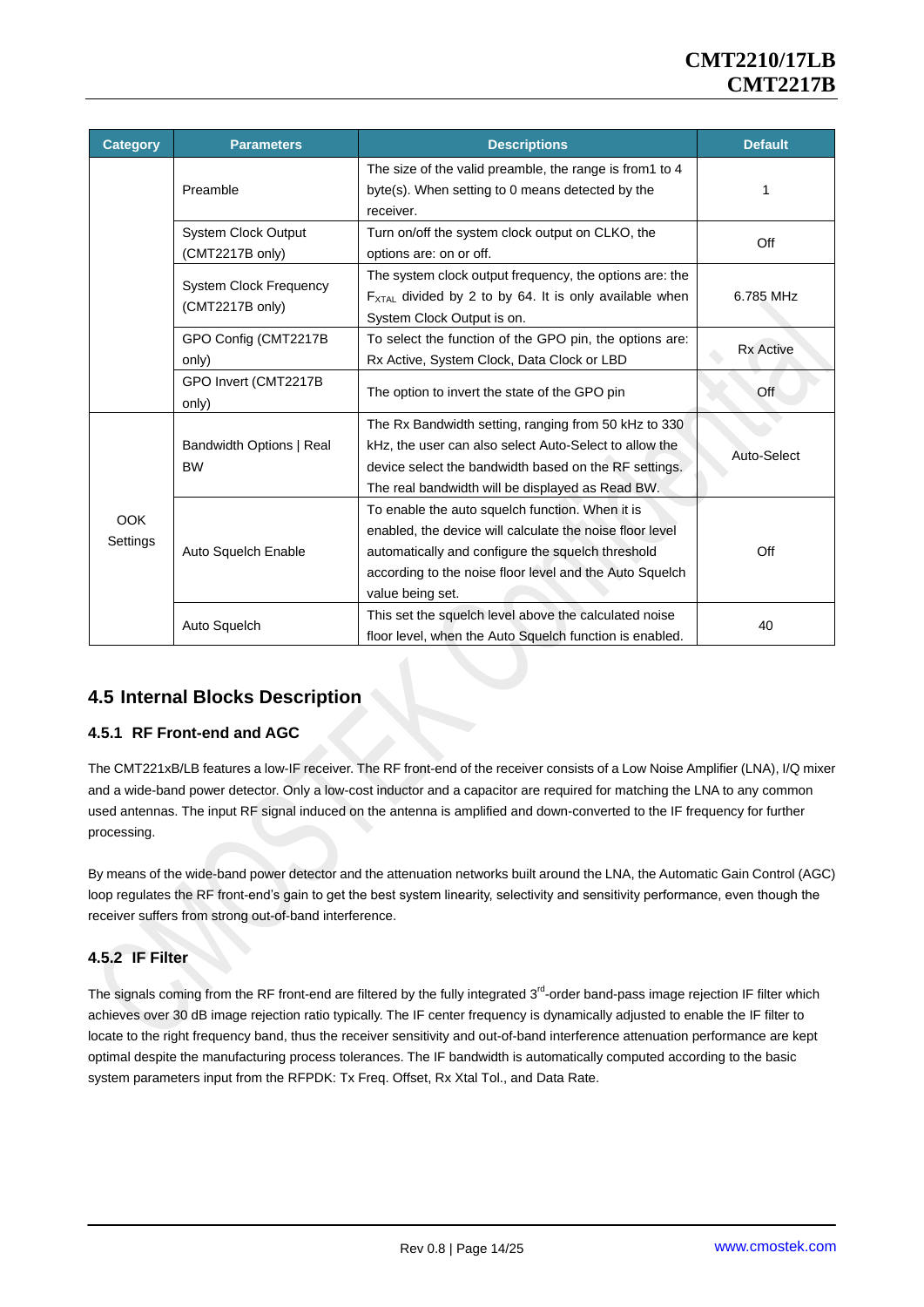#### <span id="page-14-0"></span>**4.5.3 RSSI**

The subsequent multistage I/Q Log amplifiers enhance the output signal from IF filter before it is fed for demodulation. Receive Signal Strength Indicator (RSSI) generators are included in both Log amplifiers which produce DC voltages that are directly proportional to the input signal level in both of I and Q path. The resulting RSSI is a sum of both these two paths. Extending from the nominal sensitivity level, the RSSI achieves over 66 dB dynamic range.

The CMT221xB/LB integrates a patented DC-offset cancellation engine. The receiver sensitivity performance benefits a lot from the novel, fast and accurate DC-offset removal implementation.

#### <span id="page-14-1"></span>**4.5.4 SAR ADC**

The on-chip 8-bit SAR ADC digitalizes the RSSI for OOK demodulation.

#### <span id="page-14-2"></span>**4.5.5 Crystal Oscillator**

The CMT221xB/LB uses a 1-pin crystal oscillator circuit with the required crystal load capacitance fully integrated. The recommended specification for the crystal is  $\pm 20$  ppm, ESR (Rm) < 60 Ω, with 15 pF load capacitance, the XTAL frequency can be obtained when the desired  $F_{RF}$  is input on the RFPDK.

| For $F_{RF}$ = 315 MHz,    | $F_{\text{XTAl}}$ = 26.27358 MHz         |
|----------------------------|------------------------------------------|
| For $F_{RF} = 433.92$ MHz, | $F_{\text{XTAl}} = 27.13827 \text{ MHz}$ |
| For $F_{RF}$ = 868 MHz,    | $F_{\text{XTAI}} = 27.13413 \text{ MHz}$ |
| For $F_{RF}$ = 920 MHz,    | $F_{\text{XTAl}} = 28.60338 \text{ MHz}$ |

If the RCLK (reference clock) is available in the system, the user can directly use it to drive the CMT221xB/LB by feeding the clock into the chip via the XIN pin. This further saves the system cost due to the removal of the crystal. A coupling capacitor is required if the RCLK is used. The recommended peak-to-peak amplitude of the RCLK is 0.3 to 0.7 V on the XIN pin.

#### <span id="page-14-3"></span>**4.5.6 Frequency Synthesizer**

An integer-N frequency synthesizer is used to generate the LO frequency for the down conversion I/Q mixer. The frequency synthesizer is fully integrated. Using the reference clock provided by the crystal oscillator or the external clock source, it can generate any receive frequency between 300 to 920 MHz.

Multiple subsystem calibrations are performed dynamically to ensure the frequency synthesizer operates reliably in any working conditions.

#### <span id="page-14-4"></span>**4.5.7 LPOSC**

An internal 1 kHz low power oscillator is integrated in the CMT221xB/LB. It generates a clock to drive the sleep timer to periodically wake the device from sleep state. The Sleep Time can be configured from 3 to 134,152,192 ms (more than 37 hours) when the device works in duty-cycle receive mode. Since the frequency of the LPOSC drifts when the temperature and supply voltage change, it is automatically calibrated during the PUP state, and is periodically calibrated since then. The calibration scheme allows the LPOSC to maintain its frequency tolerance to less than  $\pm 1\%$ .

#### <span id="page-14-5"></span>**4.6 Operation Mode**

An option "Chip Default State" on the RFPDK allows the user to determine how the device behaves. The device is able to work in two operation modes, as shown in the figure below.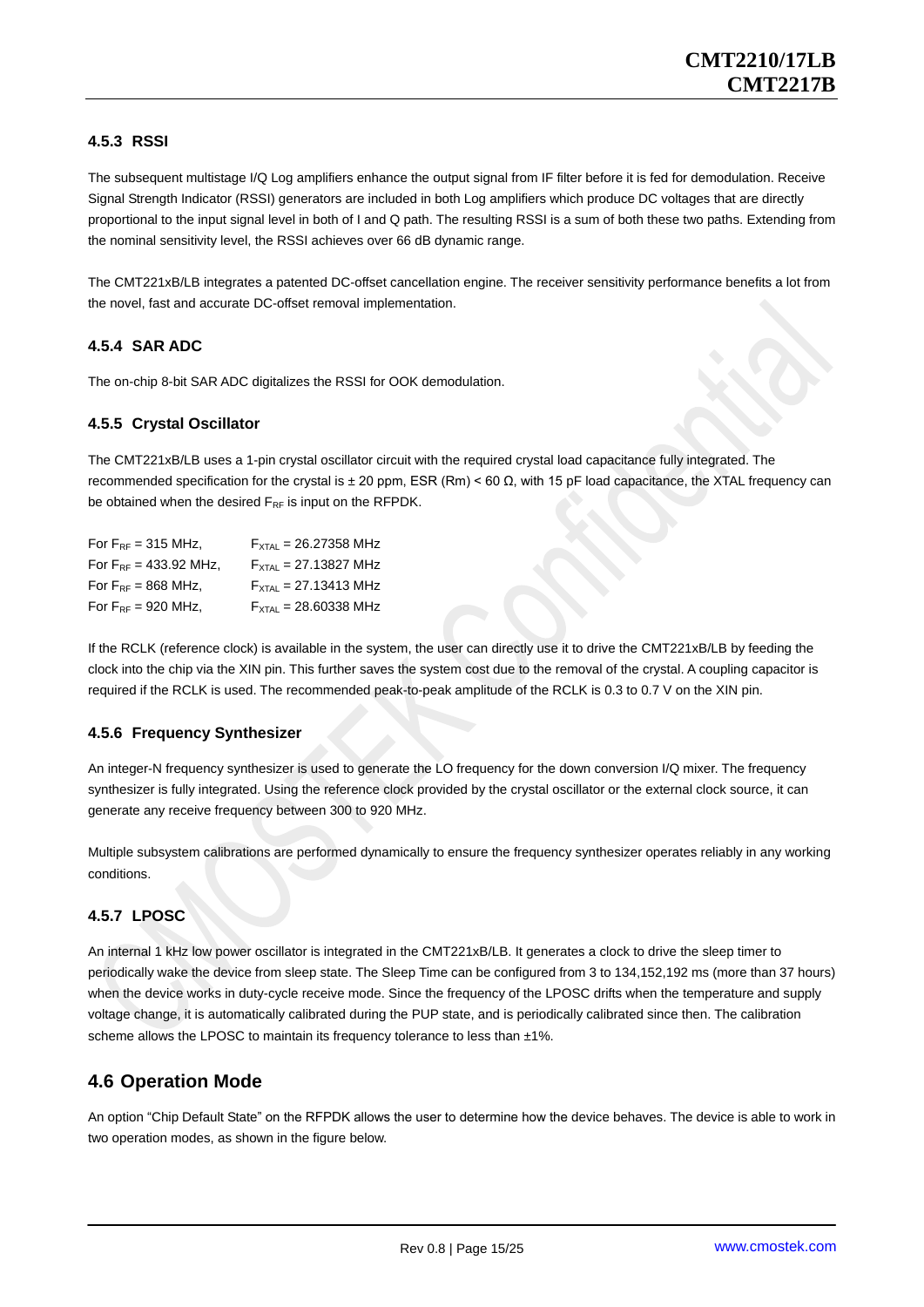

#### **Figure 7. Two different operation modes**

#### **Power Up (PUP) State**

Once the device is powered up, the device will go through the Power Up (PUP) sequence which includes the task of releasing the Power-On Reset (POR), turning on the crystal and calibrating the internal blocks. The PUP takes about 2.7 ms to finish in the always receive mode, and about 8.2 ms to finish in the duty-cycle receive mode. This is because that the LPOSC and sleep timer is turned off in the always receive mode, while it must be turned on and calibrated during the PUP in the duty-cycle receive mode. The average current of the PUP sequence is about 0.9 mA.

#### **TUNE State**

The device is tuned to the desired frequency and ready to receive. It usually takes approximately 300 us to complete the tuning sequence. The current consumption in this state is about 2 mA.

#### **SLEEP State**

In this state, all the internal blocks are powered down except the sleep timer. In Always Rx Mode, the device won't go to the SLEEP state. In Duty-Cycle Mode, the sleep time is defined by the option "Sleep Time" on the RFPDK. The sleep current is about 440 nA (with LPOSC and sleep timer turned on) in the Duty-Cycle mode.

#### **RX State**

The device receives the incoming signals and outputs the demodulated data from the DOUT pin. In Duty-Cycle mode, the device only stays in the RX State for a certain amount of time, which is defined by the option "Rx Time" on the RFPDK. The current in this state is about 3.8 mA.

#### <span id="page-15-0"></span>**4.7 Always Rx Mode**

If the Always Rx mode is selected, the device will go through the Power Up (PUP) sequence, tune the receive frequency, and finally stay in the RX state until the device is powered down. The power up sequence, which takes about 2.7 ms to finish, includes the task of turning on the crystal and calibrating the internal blocks. The device will continuously receive the incoming RF signals during the RX state and send out the demodulated data on the DOUT pin. The figure below shows the timing characteristics and current consumption of the device from the PUP to RX.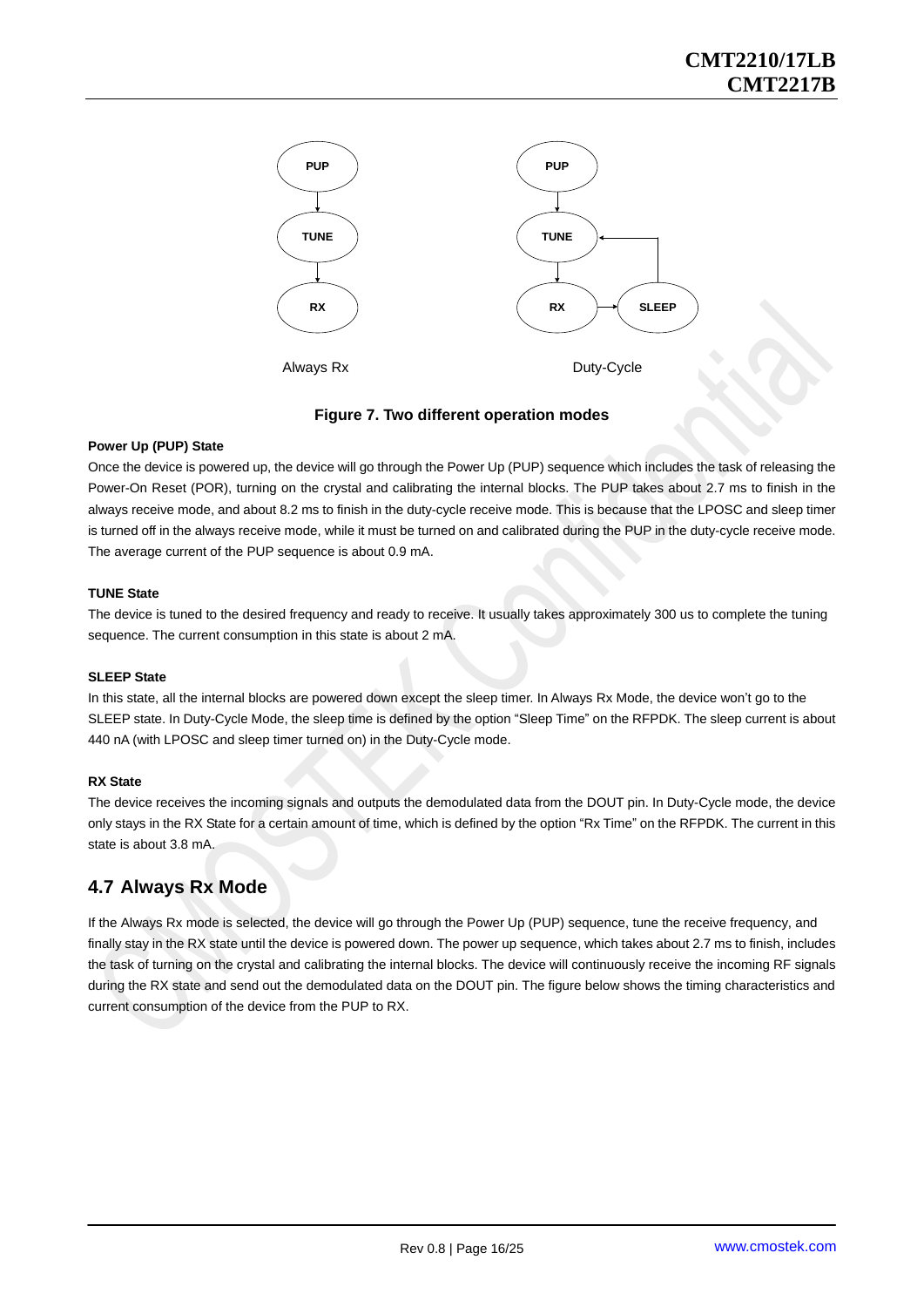

**Figure 8. Timing and Current Consumption for Always Rx Mode**

#### <span id="page-16-0"></span>**4.8 Duty-Cycle Receive Mode**

If the duty-cycle mode is selected, after the PUP the device will automatically repeat the sequence of TUNE, RX and SLEEP until the device is powered down. This allows the device to re-tune the synthesizer regularly to adept to the changeable environment and therefore remain its highest performance. The device will continuously receive any incoming signals during the RX state and send out the demodulated data on the DOUT pin. The configurable system clock output is output from the CLKO pin during the TUNE and RX state. The PUP sequence consumes about 8.2 ms which is longer than the 3 ms in the Always Rx Mode. This is because the LPOSC, which drives the sleep timer, must be calibrated during the PUP.





It is strongly recommended for the user to turn on the duty-cycle receive mode option. The advantages are:

- Maintaining the highest performance of the device by regular frequency re-tune.
- Increasing the system stability by regular sleep (resetting most of the blocks).
- Saving power consumptions of both of the Tx and Rx device.

As long as the Sleep Time and Rx Time are properly configured, the transmitted data can always be captured by the device.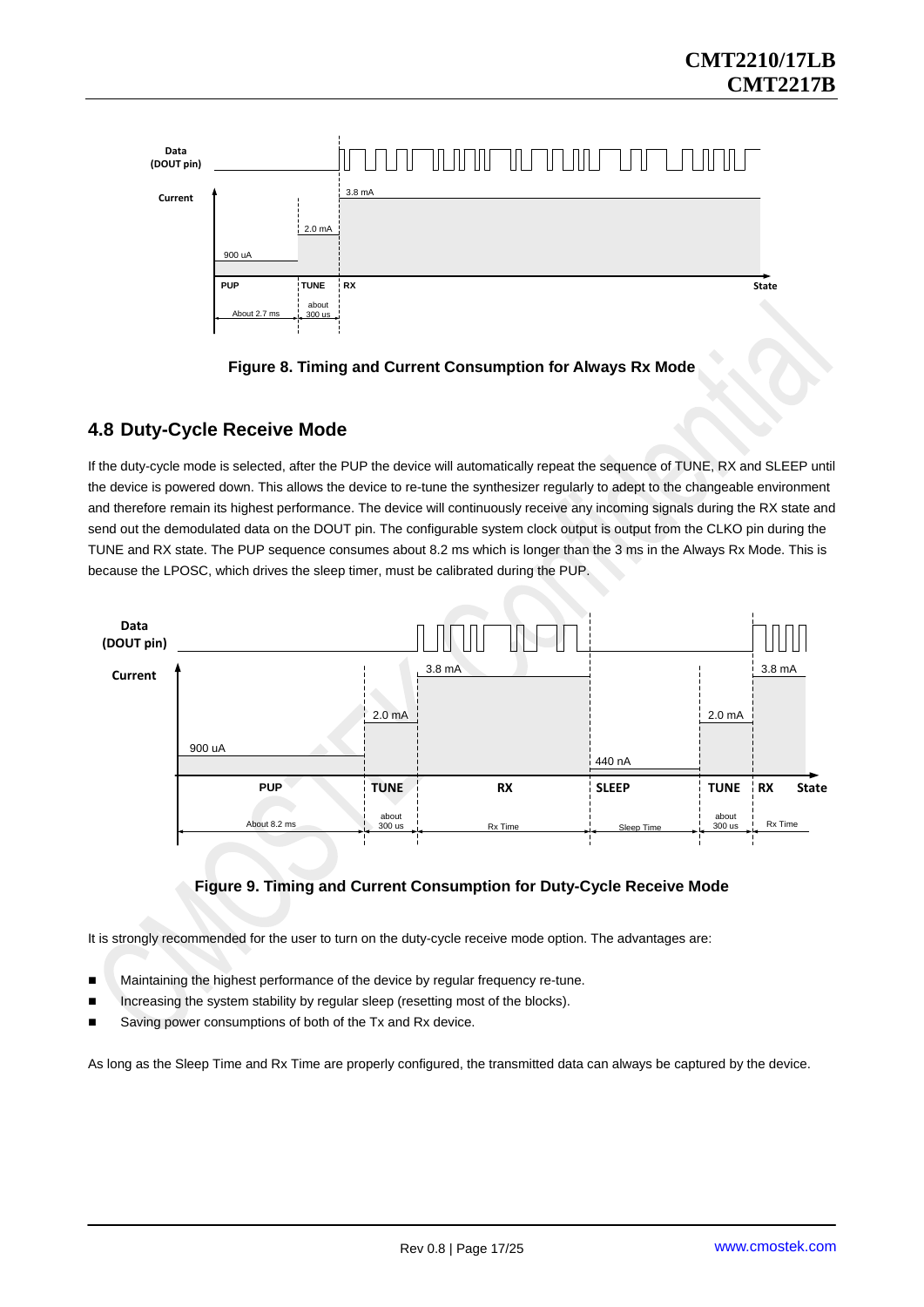# <span id="page-17-0"></span>**5. Ordering Information**

| <b>Part Number</b>           | <b>Descriptions</b>     | Package<br><b>Type</b> | Package<br><b>Option</b> | <b>Operating</b><br><b>Condition</b> | <b>MOQ/</b><br><b>Multiple</b> |
|------------------------------|-------------------------|------------------------|--------------------------|--------------------------------------|--------------------------------|
| CMT2217B-EQR <sup>[1]</sup>  | 300 - 920 MHz OOK       |                        |                          | 1.8 to 3.6 V.                        |                                |
|                              | Stand-Alone RF Receiver | QFN16 (3x3)            | Tape & Reel              | -40 to 85 $\degree$ C                | 5,000                          |
| CMT2210LB-ESR <sup>[1]</sup> | 300 - 480 MHz OOK       | SOP <sub>8</sub>       | Tape & Reel              | 1.8 to 3.6 V.                        | 2,500                          |
|                              | Stand-Alone RF Receiver |                        |                          | -40 to 85 $\degree$ C                |                                |
|                              | 300 - 920 MHz OOK       |                        | Tape & Reel              | 1.8 to 3.6 V,                        |                                |
| CMT2217LB-ESR <sup>[1]</sup> | Stand-Alone RF Receiver | SOP <sub>8</sub>       |                          | -40 to 85 °C                         | 2,500                          |
| Note:                        |                         |                        |                          |                                      |                                |

#### **Table 11. CMT221xB/LB Ordering Information**

**Note:**

[1]. ―E‖ stands for extended industrial product grade, which supports the temperature range from -40 to +85 ℃.

"Q" stands for the package type of QFN16 (3x3), "S" stands for the package type of SOP8.

"R" stands for the tape and reel package option, the minimum order quantity (MOQ) is 5,000 pieces for QFN package type, and 2,500 pieces for SOP8 package type

The default frequency for CMT221xB/LB is 433.920/868 MHz, covering data rate from 1-5 kbps.

Visit [www.cmostek.com/products](http://www.cmostek.com/products) to know more about the product and product line. Contact [sales@cmostek.com](mailto:sales@cmostek.com) or your local sales representatives for more information.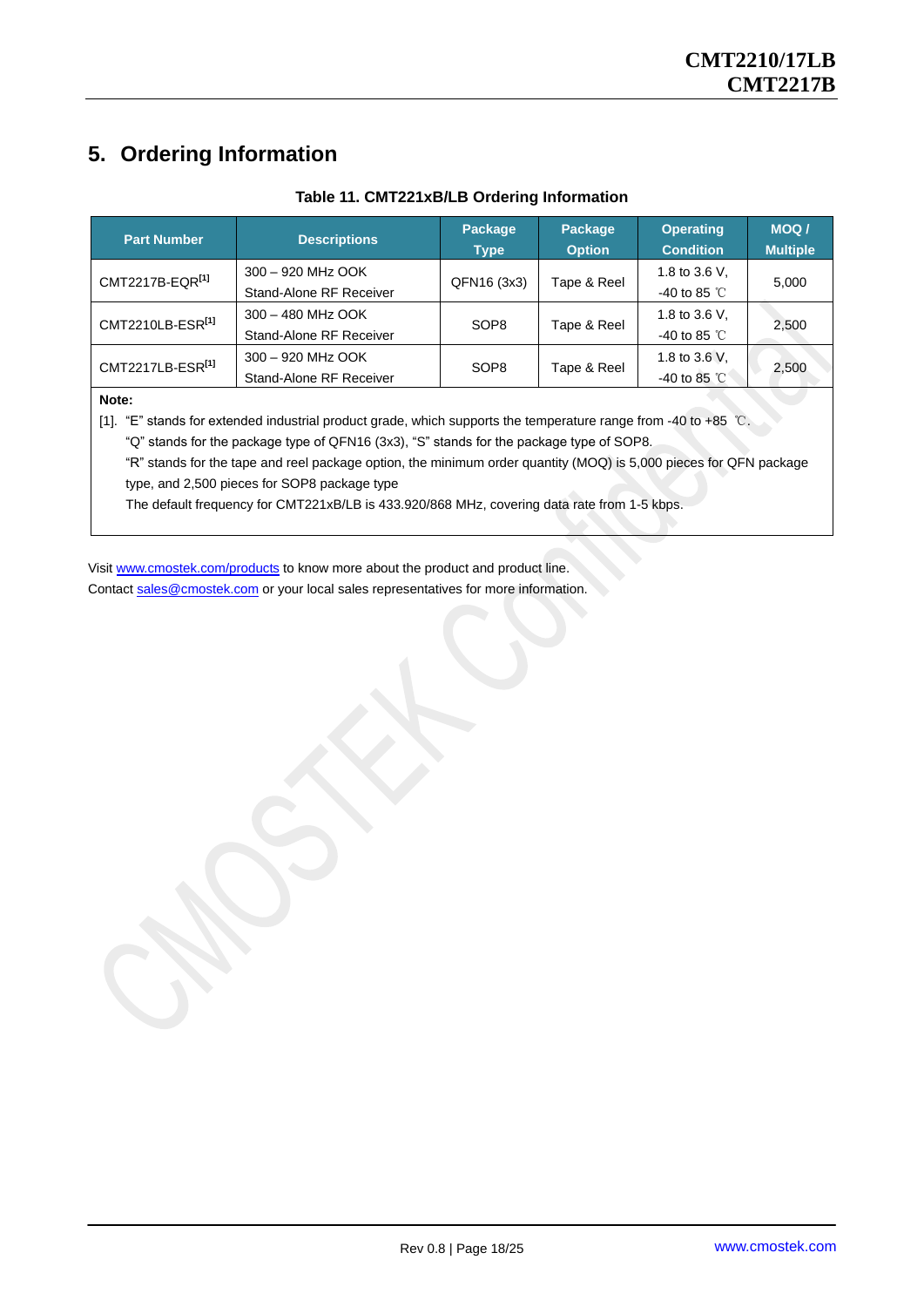# <span id="page-18-0"></span>**6. Package Outline**

# <span id="page-18-1"></span>**6.1 QFN16 Package**

The 16-pin QFN 3x3 illustrates the package details for the CMT2217B. The table below lists the values for the dimensions shown in the illustration.



#### **Figure 10. 16-Pin QFN 3x3 Package**

|                | <b>Size (millimeters)</b> |            |  |
|----------------|---------------------------|------------|--|
| <b>Symbol</b>  | Min                       | <b>Max</b> |  |
| Α              | 0.7                       | 0.8        |  |
| A <sub>1</sub> |                           | 0.05       |  |
| b              | 0.18                      | 0.30       |  |
| C              | 0.18                      | 0.25       |  |
| D              | 2.90                      | 3.10       |  |
| D <sub>2</sub> | 1.55                      | 1.75       |  |
| e              | 0.50 BSC                  |            |  |
| Ε              | 2.90                      | 3.10       |  |
| E <sub>2</sub> | 1.55                      | 1.75       |  |
|                | 0.35                      | 0.45       |  |

#### **Table 12. 16-Pin QFN 3x3 Package Dimensions**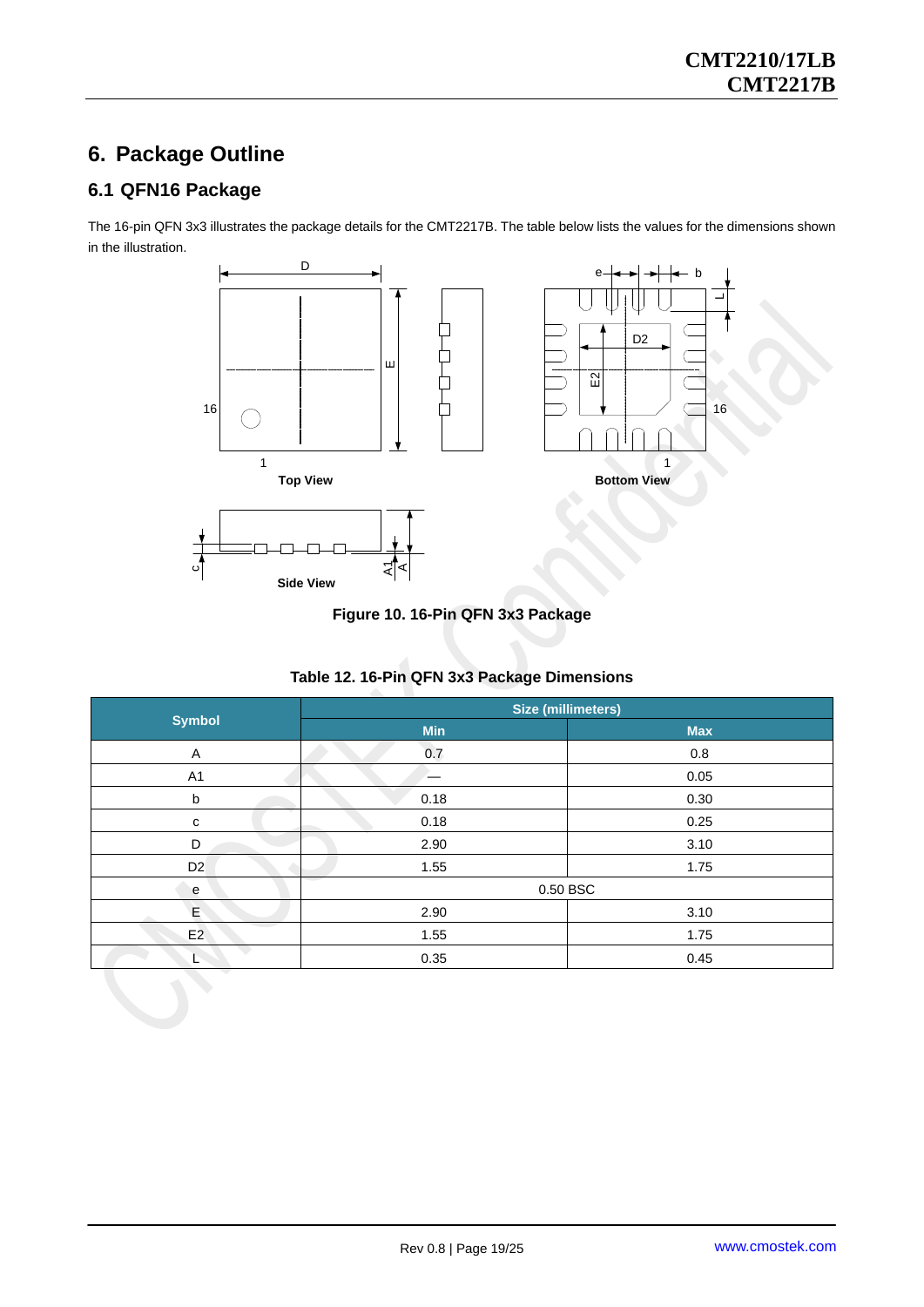## <span id="page-19-0"></span>**6.2 SOP8 Package**

The SOP8 illustrates the package details for the CMT2210/17LB. The table below lists the values for the dimensions shown in the illustration.





| Table 13. SOP8 Package Dimensions |
|-----------------------------------|
|-----------------------------------|

|                                            | <b>Size (millimeters)</b> |            |             |  |
|--------------------------------------------|---------------------------|------------|-------------|--|
| <b>Symbol</b>                              | <b>Min</b>                | <b>Typ</b> | <b>Max</b>  |  |
| A                                          |                           |            | 1.75        |  |
| A1                                         | 0.10                      | -          | 0.225       |  |
| A2                                         | 1.30                      | 1.40       | 1.50        |  |
| A <sub>3</sub>                             | 0.60                      | 0.65       | 0.70        |  |
| b                                          | 0.39                      | -          | 0.48        |  |
| $\mathbf c$                                | 0.21                      | ۰          | 0.26        |  |
| D                                          | 4.70                      | 4.90       | 5.10        |  |
| E                                          | 5.80                      | 6.00       | 6.20        |  |
| E1                                         | 3.70                      | 3.90       | 4.10        |  |
| $\mathsf{e}% _{0}\left( \mathsf{e}\right)$ | 1.27 BSC                  |            |             |  |
| $\mathsf{h}$                               | 0.25                      |            | 0.50        |  |
| L                                          | 0.50                      |            | 0.80        |  |
| L1                                         | 1.05 BSC                  |            |             |  |
| $\boldsymbol{\theta}$                      | 0                         | -          | $8^{\circ}$ |  |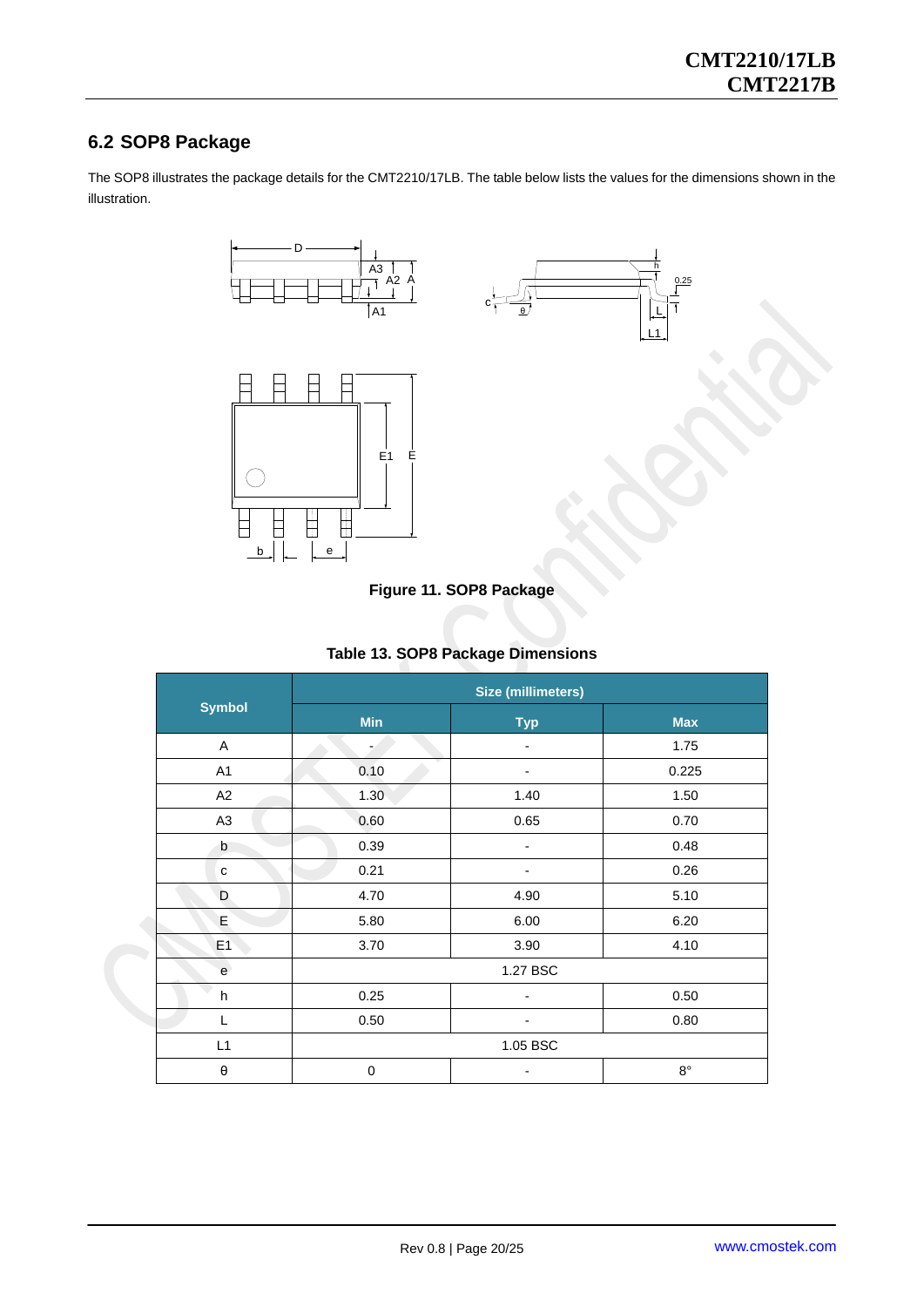# <span id="page-20-0"></span>**7. Top Marking**

# <span id="page-20-1"></span>**7.1 CMT2217B Top Marking**





|  |  | Table 14. CMT2217B QFN16 Top Marking Explanation |
|--|--|--------------------------------------------------|
|  |  |                                                  |

| <b>Mark Method</b> | Laser                                                                                      |
|--------------------|--------------------------------------------------------------------------------------------|
| Pin 1 Mark         | Circle's diameter = $0.2$ mm                                                               |
| <b>Font Size</b>   | 0.5 mm, right-justified                                                                    |
| Line 1 Marking     | 217B, represents part number CMT2217B                                                      |
| Line 2 Marking     | 1234 Internal tracking number                                                              |
| Line 3 Marking     | Date code assigned by the assembly house. Y represents the last digit of the mold year and |
|                    | WW represents the workweek                                                                 |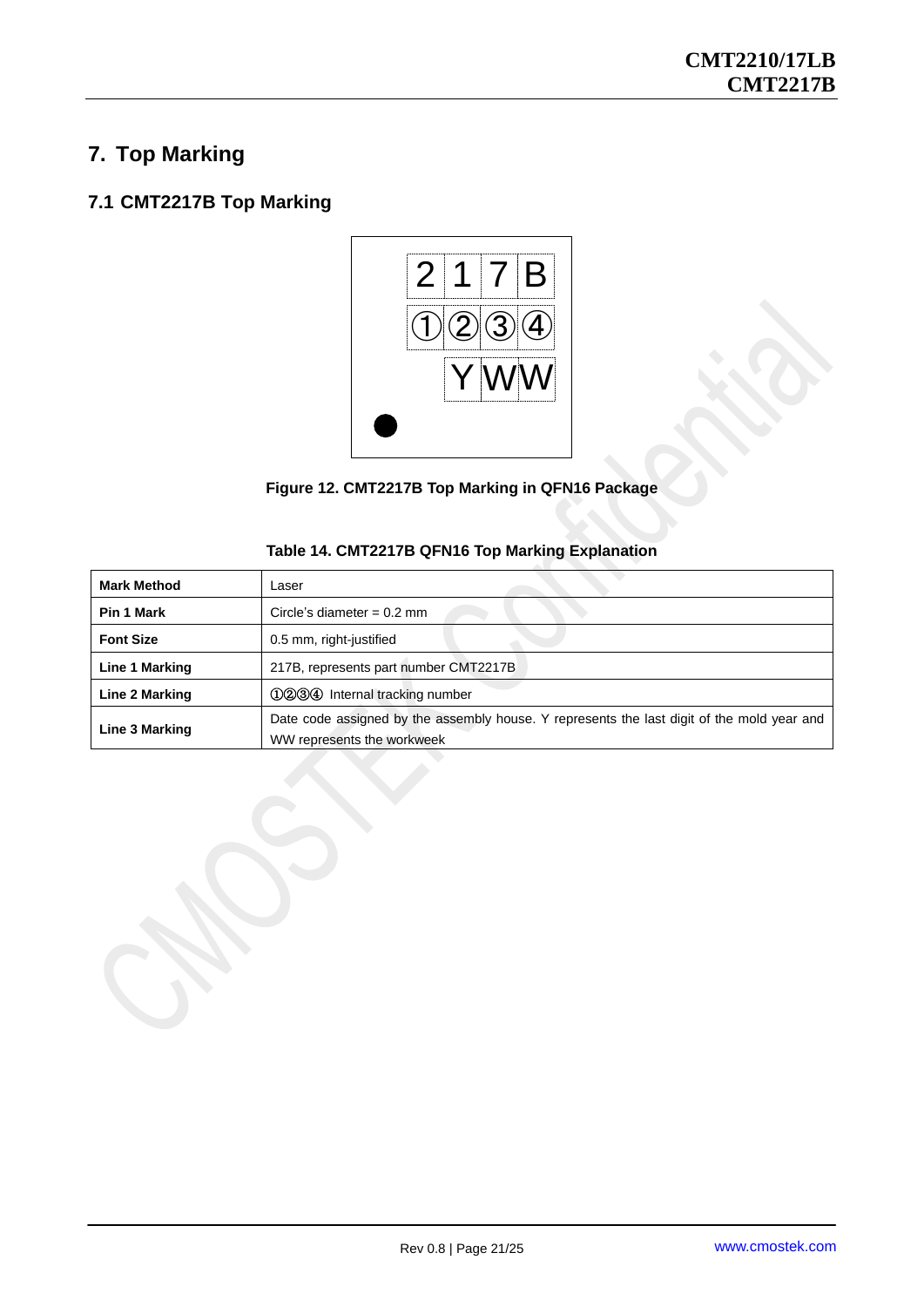#### <span id="page-21-0"></span>**7.2 CMT2210/17LB Top Marking**



**Figure 13. CMT2210/17LB Top Marking in SOP8 Package**

#### **Table 15. CMT2210/17LB SOP8 Top Marking Explanation**

| <b>Mark Method</b> | Laser                                                                                          |  |
|--------------------|------------------------------------------------------------------------------------------------|--|
| Pin 1 Mark         | Circle's diameter = $1 \text{ mm}$                                                             |  |
| <b>Font Height</b> | 0.6 mm, right-justified                                                                        |  |
| <b>Font Width</b>  | $0.4$ mm                                                                                       |  |
| Line 1 Marking     | CMT2210LB, represents part number CMT2210LB                                                    |  |
|                    | CMT2217LB, represents part number CMT2217LB                                                    |  |
|                    | YYWW is the Date code assigned by the assembly house. YY represents the last two digits of the |  |
| Line 2 Marking     | mold year and WW represents the workweek.                                                      |  |
|                    | 123456 is the internal tracking number                                                         |  |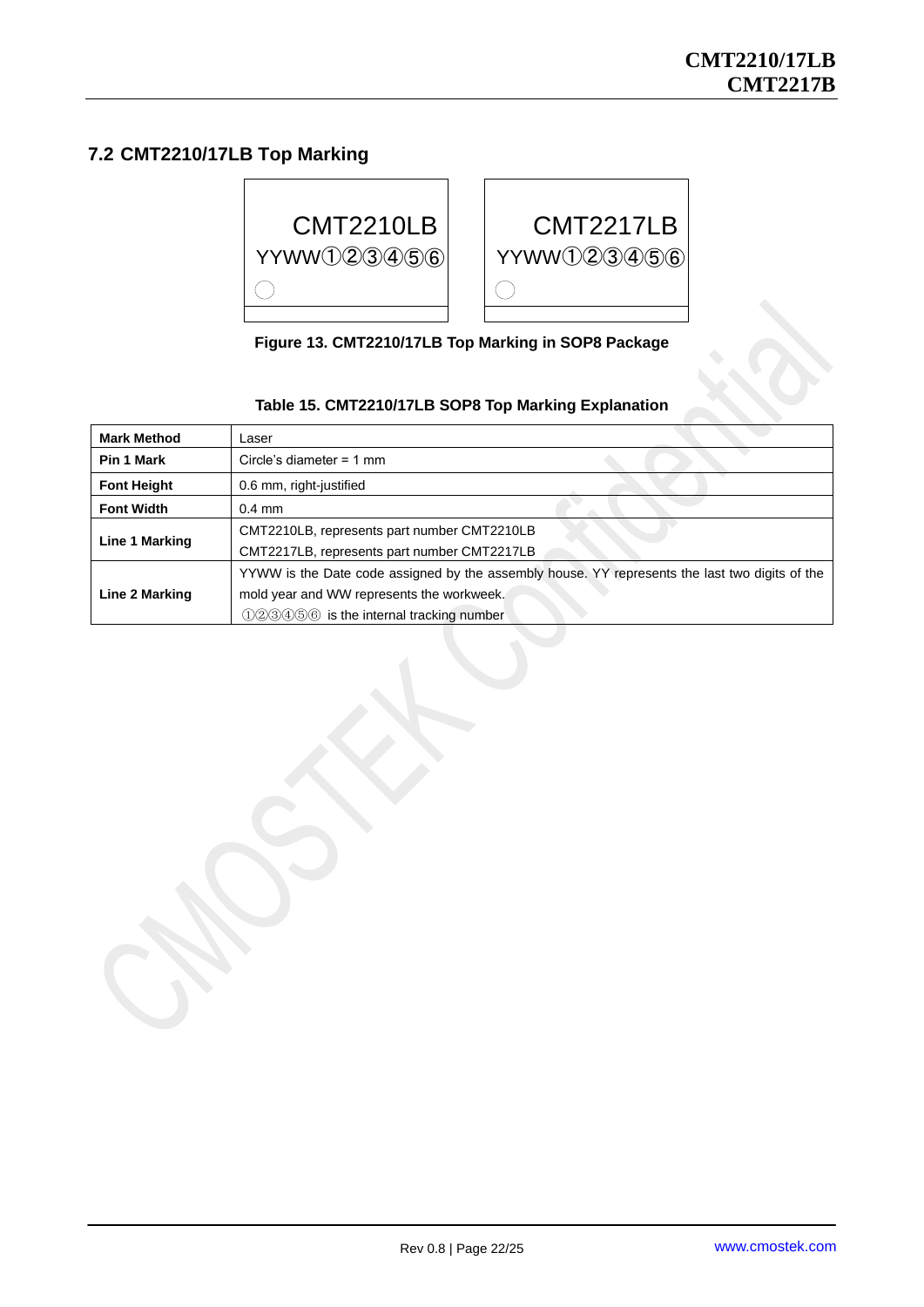# <span id="page-22-0"></span>**8. Other Documentations**

| <b>Brief</b> | <b>Name</b>                                                    | <b>Descriptions</b>                                                                                                                                                    |
|--------------|----------------------------------------------------------------|------------------------------------------------------------------------------------------------------------------------------------------------------------------------|
| AN103        | CMT211xA-221xA One-Way RF Link<br>Development Kits Users Guide | User's Guides for CMT211xA and CMT221xA Development Kits,<br>including Evaluation Board and Evaluation Module, CMOSTEK<br>USB Programmer and RFPDK.                    |
| AN107        | CMT221x Schematic and PCB Layout<br>Design Guideline           | Details of CMT2210/13/17/19A and CMT2210L PCB schematic<br>and layout design rules, RF matching network and other<br>application layout design related issues.         |
| AN110        | CMT221x-5x 原理图及 PCB 版图设计指<br>南                                 | Details of CMT221x and CMT2210Lx PCB schematic and layout<br>design rules, RF matching network and other application layout<br>design related issues, Chinese Version. |
| AN151        | CMT2210B-LA Configuration Guideline                            | Details of the CMT221xB/LB configurations                                                                                                                              |

#### **Table 16. Other Documentations for CMT221xB/LB**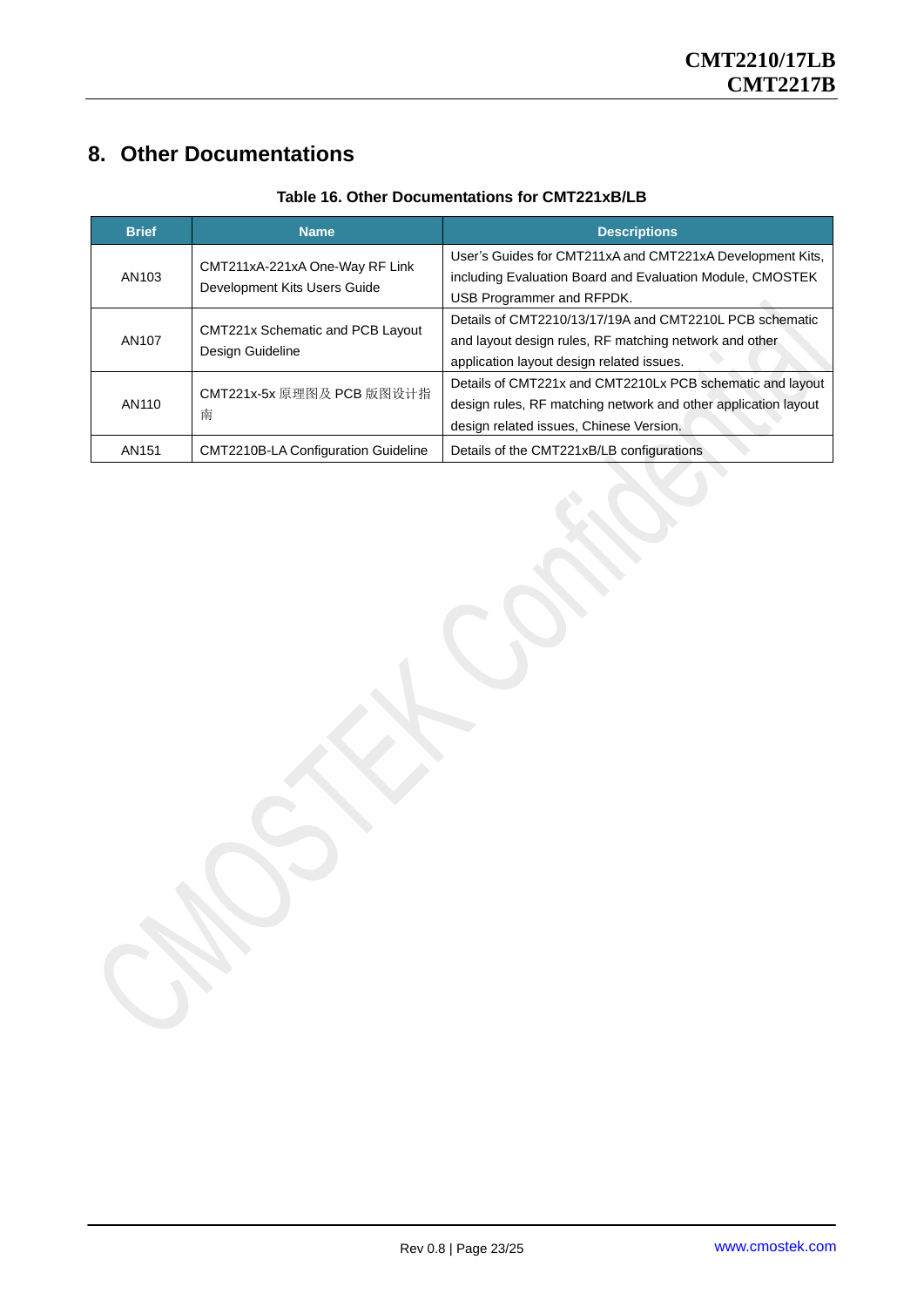# <span id="page-23-0"></span>**9. Document Change List**

# **Rev. No. Chapter Description of Changes Description of Changes Date** 0.8 All Initial released version 2017-4-21

#### **Table 17. Document Change List**